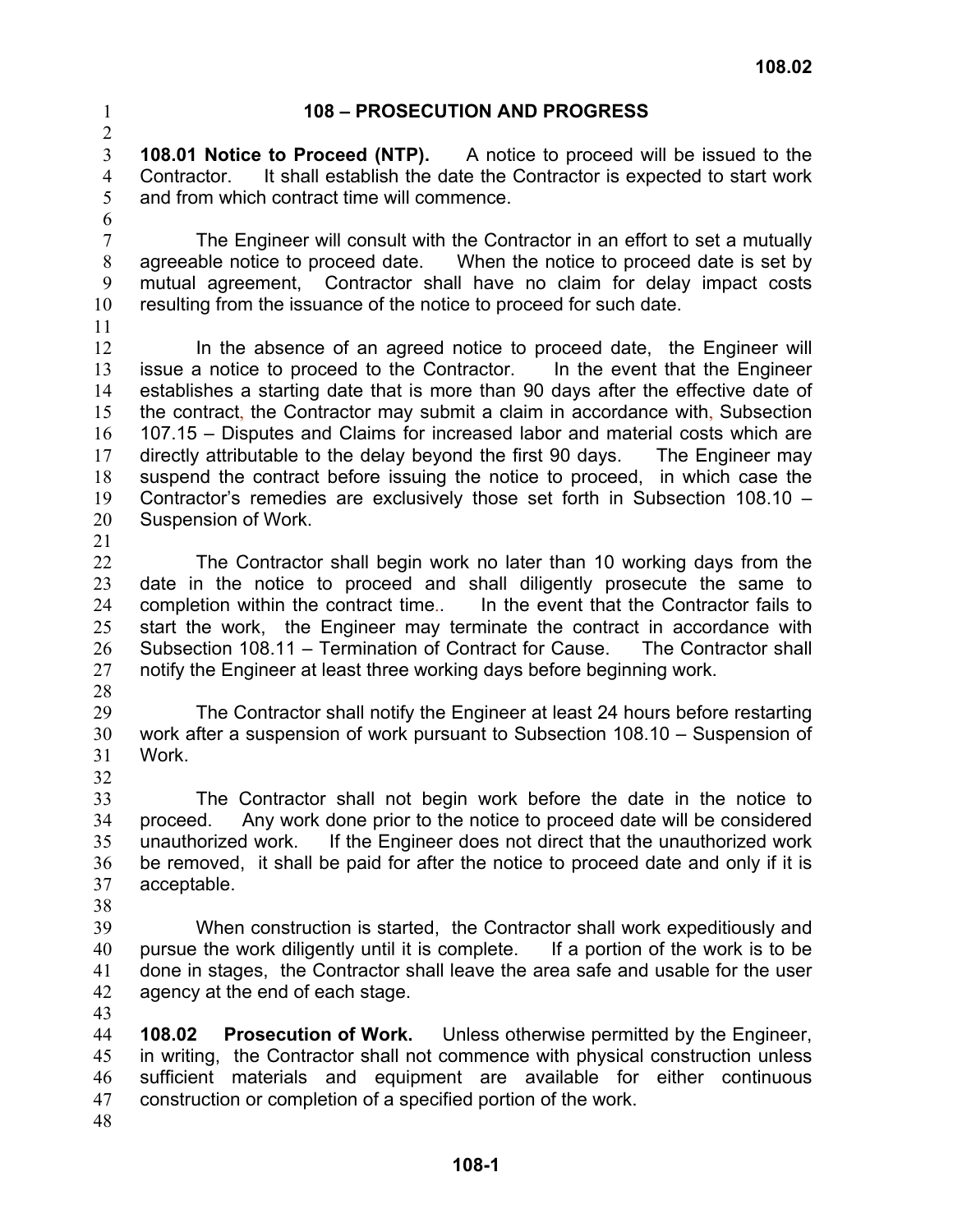60 61 62

66

68

70

72

74

78

80

82

**108.03 Preconstruction Data Submittal.** The awardee shall submit to the Engineer for information and review the pre-construction data within 15 days from the date of notice of intent to enter the contract. Until the items listed below are received and found acceptable by the Engineer, the Contractor shall not commence work unless otherwise authorized to do so in writing and subject to such conditions set by the Engineer. No progress payment will be made to the Contractor until the Engineer acknowledges, in writing, receipt of the following preconstruction data submittals acceptable to the Engineer: 49 50 51 52 53 54 55 56 57

- 58 59 **(1)** List of the Superintendent and other Supervisory Personnel.
	- **(2)** Name of person(s) authorized to sign for the Contractor.
		- **(3)** Work Schedule.
- 63 64 65 **(4)** Initial Progress Schedule (See Subsection 108.06 – Progress Schedule).
- 67 **(5)** Water Pollution and Siltation Control Submittals.
- 69 **(6)** Solid Waste Disposal form.
- 71 **(7)** Tax Rates.
- 73 **(8)** Insurance Rates.
- 75 76 77 **(9)** Certificate of Insurance, satisfactory to the Engineer, indicating that the Contractor has in place all insurance coverage required by the contract documents.
- 79 **(10)** Schedule of agreed prices.
- 81 **(11)** List of suppliers.

83 84 85 86 87 88 89 **108.04 Character and Proficiency of Workers.** The Contractor shall at all times provide adequate supervision and sufficient labor and equipment for prosecuting the work to full completion in the manner and within the time required by the contract. The superintendent and all other representatives of the Contractor shall act in a civil and honest manner in all dealings with the Engineer, all other State officials and representatives, and the public, in connection with the work.

90

91 92 93 All workers shall possess the proper license, certification, job classification, skill, training, and experience necessary to properly perform the work assigned to them.

94

95 96 The Engineer may direct the removal of any worker(s) who does not carry out the assigned work in a proper and skillful manner or who is disrespectful,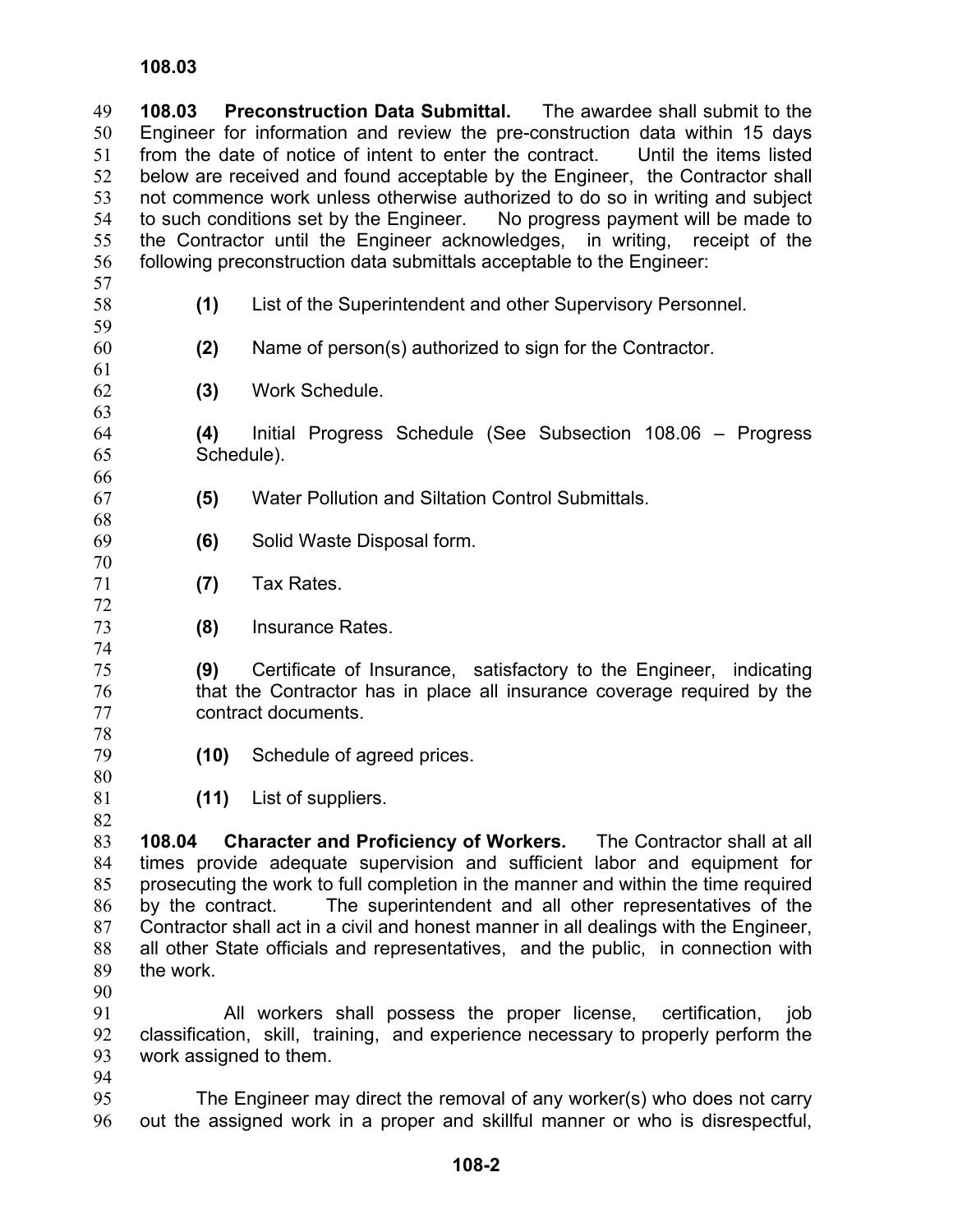intemperate, violent, or disorderly. The worker shall be removed forthwith by the Contractor and will not work again without the written permission of the Engineer. 97 98 99

100 101

102

113

122

129

## **108.05 Contract Time.**

103 104 105 106 107 108 109 110 111 112 **(A) Calculation of Contract Time.** When the contract time is on a working day basis, the total contract time allowed for the performance of the work will be the number of working days shown in the contract plus any additional working days authorized in writing as provided hereinafter. The count of elapsed working days to be charged against contract time, will begin from the date of notice to proceed and will continue consecutively to the date of final acceptance. When multiple shifts are used to perform the work, the State will not consider the hours worked over the normal eight working hours per day or night as an additional working day.

114 115 116 117 118 119 120 121 When the contract is on a calendar day basis, the total contract time allowed for the performance of the work will be the number of days shown in the contract plus any additional days authorized in writing as provided hereinafter. The count of elapsed days to be charged against contract time will begin from the date of notice to proceed and will continue consecutively to the date of final acceptance. The Engineer will exclude days elapsing between the orders of the Engineer to suspend work and resume work for suspensions not the fault of the Contractor.

- 123 124 125 126 127 128 **(B) Modifications of Contract Time.** Whenever the Contractor believes that an extension of contract time is justified, the Contractor shall serve written notice on the Engineer not more than five working days after the occurrence of the event that causes a delay or justifies a contract time extension. Contract time may be adjusted for the following reasons or events, but only if and to the extent the critical path has been affected:
- 130 131 132 133 134 135 136 137 138 139 140 141 **(1) Changes in the Work, Additional Work, and Delays Caused by the State.** If the Contractor believes that an extension of time is justified on account of any act or omission by the State, and is not adequately provided for in a field order or change order, it must request the additional time as provided above. At the request of the Engineer, the Contractor must show how the critical path will be affected and must also support the time extension request with schedules, as well as statements from its subcontractors, suppliers, or manufacturers, as necessary. Claims for compensation for any altered or additional work will be determined pursuant to Subsection 104.02 – Changes.
- 142 143 144 Additional time to perform the extra work will be added to the time allowed in the contract without regard to the date the change directive was issued, even if the contract completion date has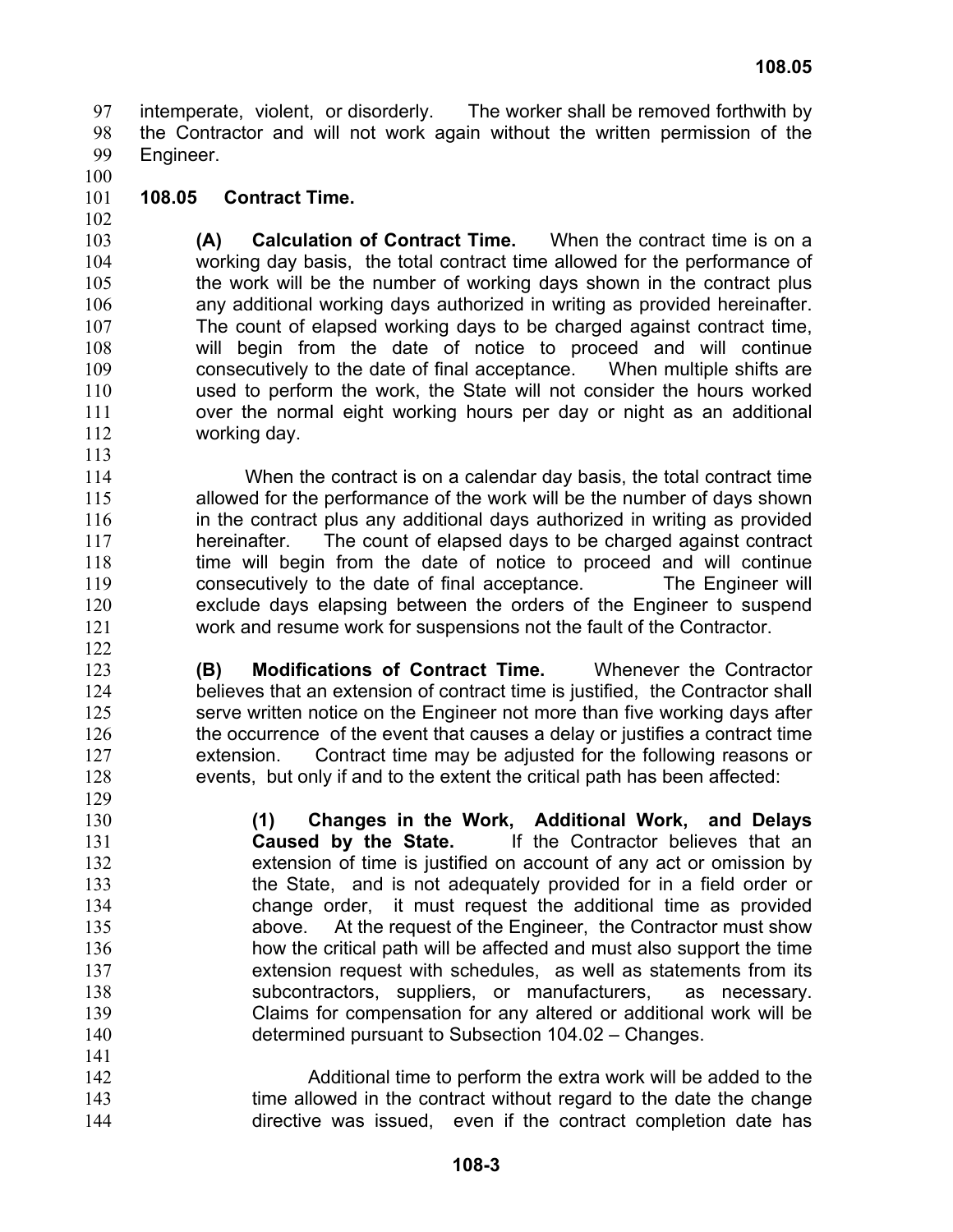passed. A change requiring time issued after contract time has expired will not constitute an excusal or waiver of pre-existing Contractor delay.

**(2) Delay for Permits.** For delays in the routine application and processing time required to obtain necessary permits, including permits to be obtained from State agencies, on the condition that the delay is not caused by the Contractor, and provided that as soon as the delay occurs, the Contractor notifies the Engineer in writing that the permits are not available. Time extensions will be the exclusive relief granted on account of such delays.

158 159 160 161 162 163 164 **(3) Delays Beyond Contractor's Control.** For delays caused by acts of God, a public enemy, fire, inclement weather days or adverse conditions resulting therefrom, earthquakes, floods, epidemics, quarantine restrictions, labor disputes impacting the Contractor or the State, freight embargoes and other reasons beyond the Contractor's control, the Contractor may be granted an extension of time provided that:

> **(a)** In the written notice of delay to the Engineer, the Contractor describes possible effects on the completion date of the contract. The description of delays shall:

170 171 172 173 **1.** State specifically the reason or reasons for the delay and fully explain in a detailed chronology how the delay affects the critical path.

> **2.** Include copies of pertinent documentation to support the time extension request.

**3.** Cite the anticipated period of delay and the time extension requested.

**4.** State either that the above circumstances have been cleared and normal working conditions restored as of a certain day or that the above circumstances will continue to prevent completion of the project.

**(b)** The Contractor shall notify the Engineer in writing when the delay ends. Time extensions will be the exclusive relief granted and no additional compensation will be paid the Contractor for such delays.

190 191 192 **(4) Delays in Delivery of Materials or Equipment.** For delays in delivery of materials or equipment, which occur as a result of unforeseeable causes beyond the control and without fault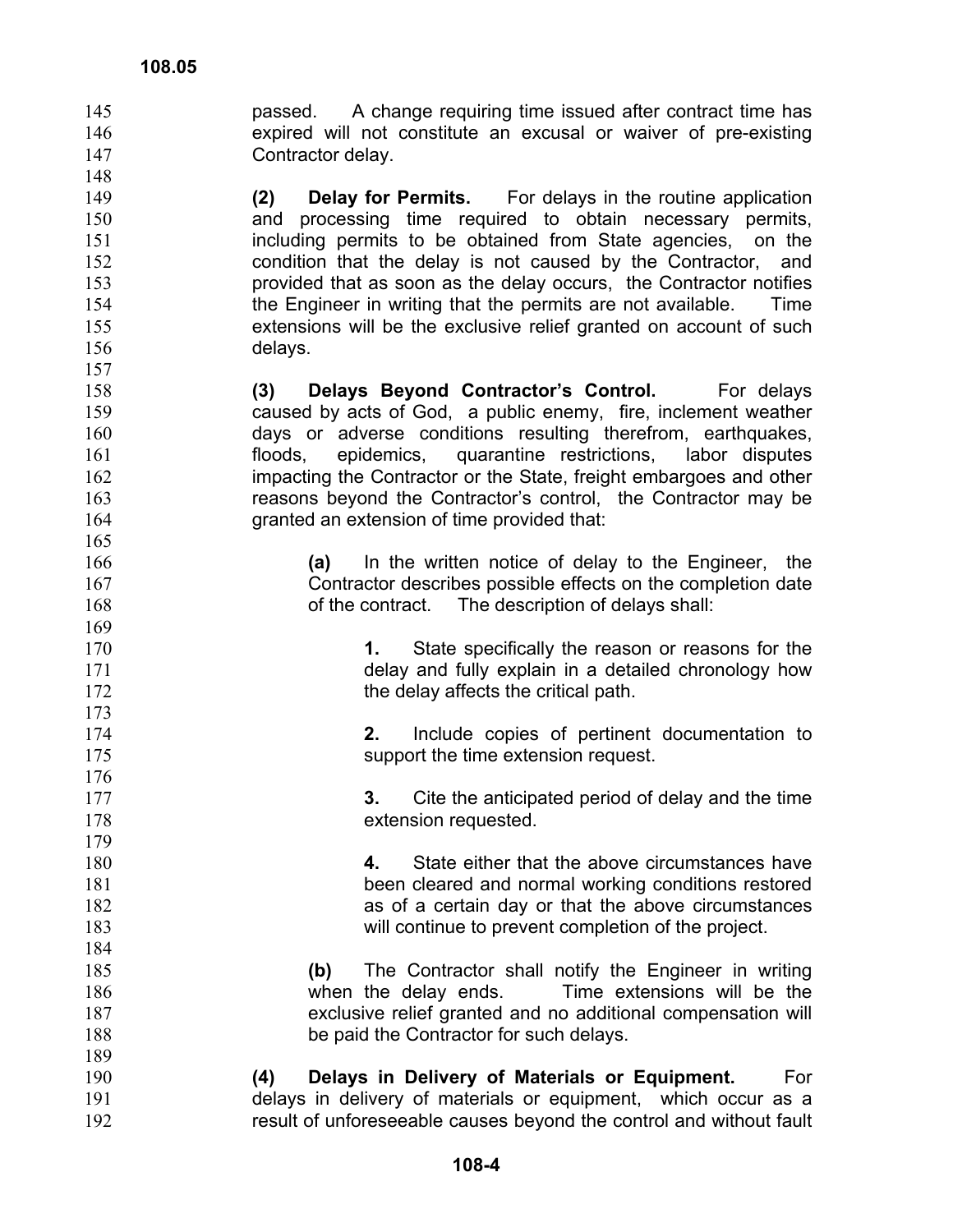of the Contractor, its subcontractor(s) or supplier(s), time extensions shall be the exclusive relief granted and no additional compensation will be paid the Contractor on account of such delay. The delay shall not exceed the difference between the originally scheduled delivery date and the actual delivery date. The Contractor may be granted an extension of time provided that it complies with the following procedures: 193 194 195 196 197 198 199 200 201 202 203 204 205 206 207 208 209 210 211 212 213 214 215 216 217 218 219 220 221 222 223 224 225 226 227 228 229 230 231 232 233 234 235 236 237 238 239 **(a)** The Contractor's written notice to the Engineer must describe the delays and state the effect such delays may have on the critical path. **(b)** The Contractor, if requested, must submit to the Engineer within five days after a firm delivery date for the material and equipment is established, a written statement regarding the delay. The Contractor must justify the delay as follows: **1.** State specifically all reasons for the delay. Explain in a detailed chronology the effect of the delay on the critical path. **2.** Submit copies of purchase order(s), factory invoice(s), bill(s) of lading, shipping manifest(s), delivery tag(s), and any other documents to support the time extension request. **3.** Cite the start and end date of the delay and the time extension requested. **(5) Delays for Suspension of Work.** When the performance of the work is totally suspended for one or more days (calendar or working days, as appropriate) by order of the Engineer in accordance with Subsections 108.10(A)(1), 108.10(A)(2), or 108.10(A)(5) the number of days from the effective date of the Engineer's order to suspend operations to the effective date of the Engineer's order to resume operations shall not be counted as contract time and the contract completion date will be adjusted. During periods of partial suspensions of the work, the Contractor will be granted a time extension only if the partial suspension affects the critical path. If the Contractor believes that an extension of time is justified for a partial suspension of work, it must request the extension in writing at least five working days before the partial suspension will affect the critical operation(s) in progress. The Contractor must show how the critical path was increased based on the status of the work and must also support its claim if requested, with statements from its subcontractors. A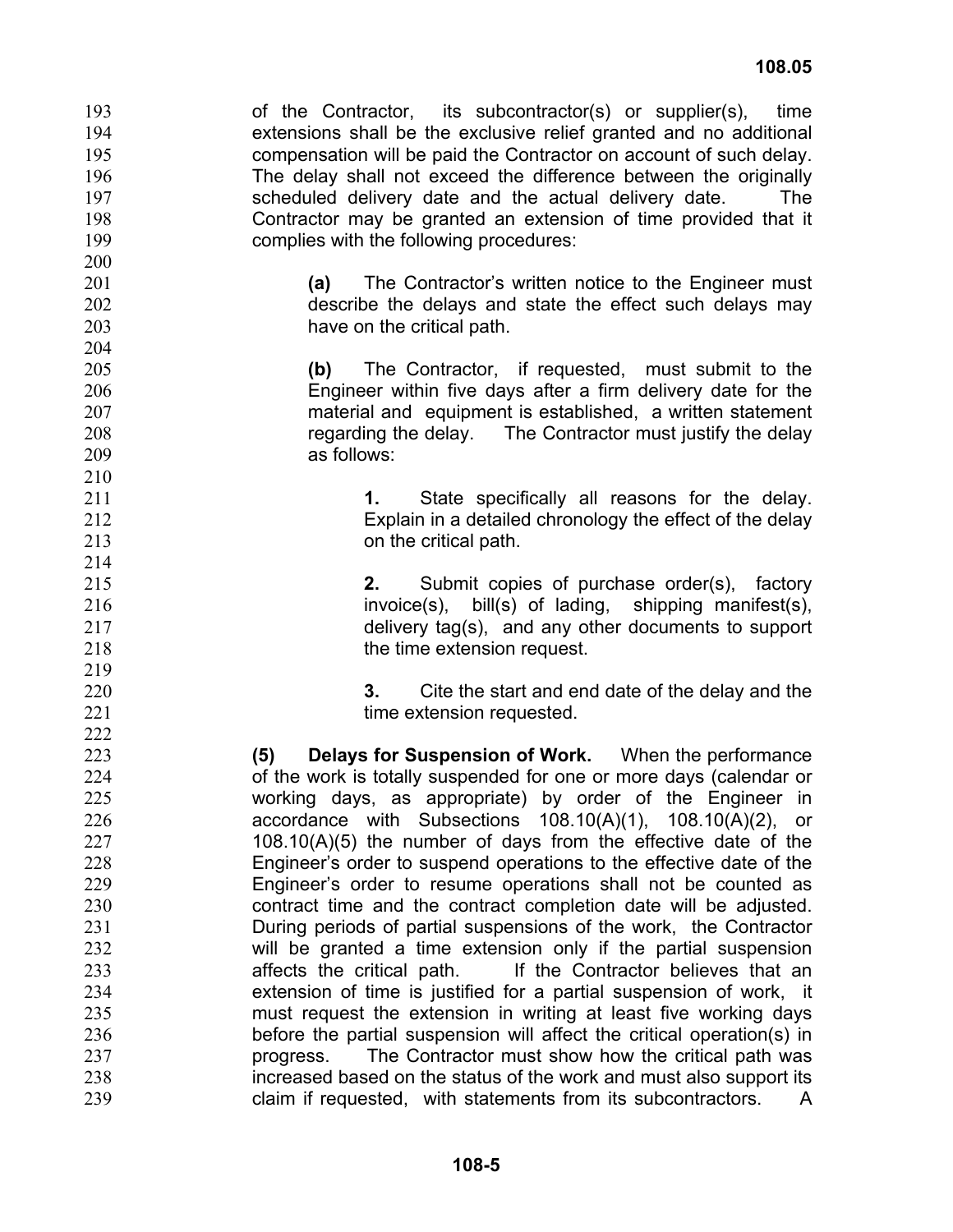240 241 242 243 244 245 246 247 248 249 250 251 252 253 254 255 256 257 258 259 260 261 262 263 264 265 266 267 268 269 270 271 272 273 274 275 276 277 278 279 280 281 282 283 284 285 286 287 suspension of work will not constitute a waiver of pre-existing Contractor delay. **(6) Contractor Caused Delays.** No time extension will be granted under the following circumstances: **(a)** Delays within the Contractor's control in performing the work caused by the Contractor, subcontractor, supplier, or any combination thereof. **(b)** Delays within the Contractor's control in arrival of materials and equipment caused by the Contractor, subcontractor, supplier, or any combination thereof, in ordering, fabricating, and delivery. **(c)** Delays requested for changes which do not affect the critical path. **(d)** Delays caused by the failure of the Contractor to make submittals in a timely manner for review and acceptance by the Engineer, such as but not limited to shop drawings, descriptive sheets, material samples, and color samples except as covered in Subsection 108.05(B)(3) and 108.05(B)(4). **(e)** Delays caused by the failure to submit sufficient information and data in a timely manner in the proper form in order to obtain necessary permits related to the work. **(f)** Failure to follow the procedure within the time allowed by contract to request a time extension. **(g)** Failure of the Contractor to provide evidence sufficient to support the time extension request. **(7) Reduction in Time.** If the State deletes or modifies any portion of the work, an appropriate reduction of contract time may be made in accordance with Subsection 104.02 - Changes. **108.06 Progress Schedules. (A) Forms of Schedule.** All schedules shall be submitted using the specific computer program designated in the bid documents. If no such scheduling software program is designated, then all schedules shall be submitted using the latest version of SureTrak® Project Manager by Primavera Systems, Inc.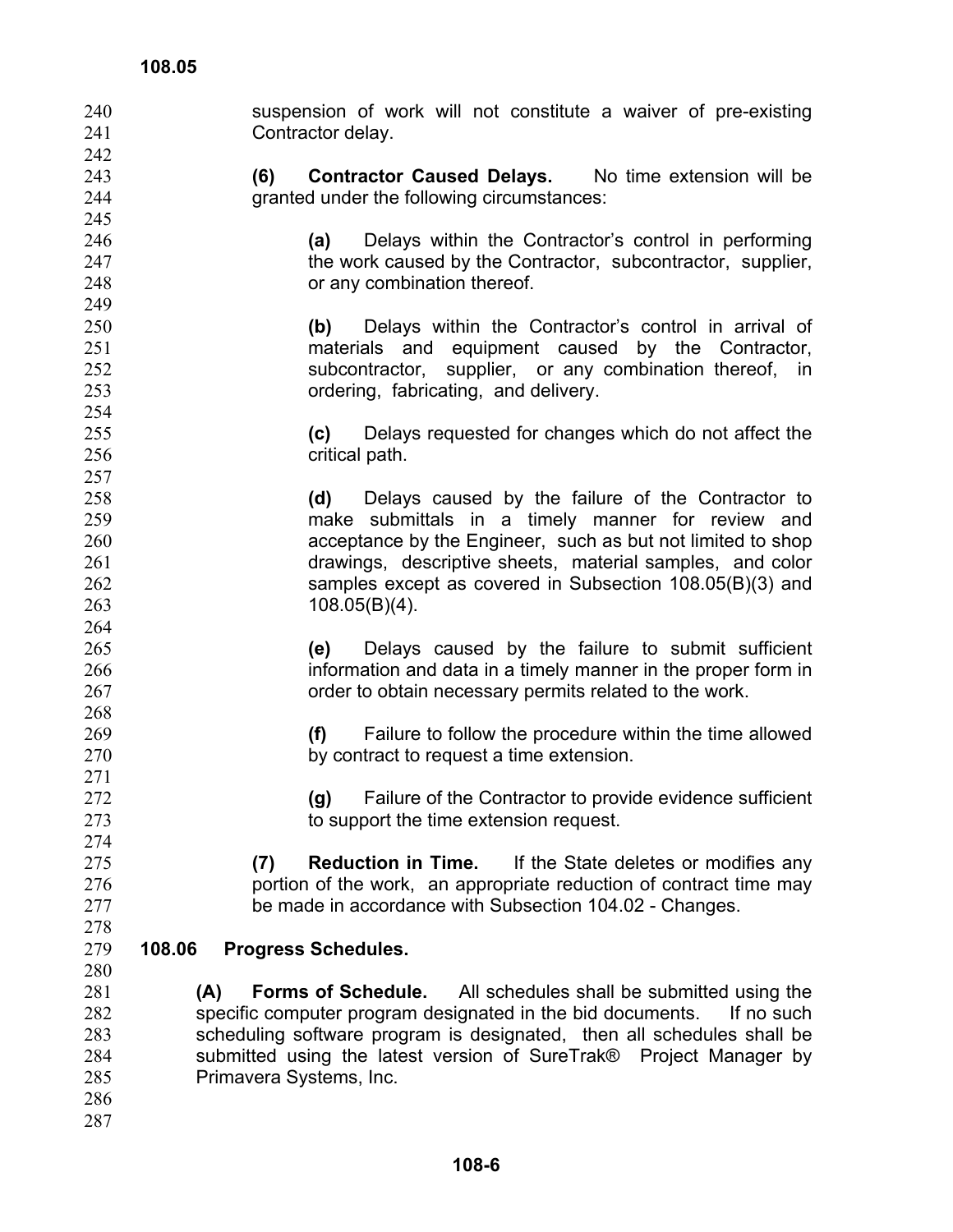289

288 Schedule submittals shall be as follows:

**(1) For Contracts \$2,000,000 or less or For Contract Time 100 Working Days or 140 Calendar Days or less.** For contracts of \$2,000,000 or less or for contract time of 100 working days or 140 calendar days or less, the progress schedule will be a Time Scaled Logic Diagram (TSLD). The Contractor shall submit a TSLD submittal package and it shall meet the following requirements and have these essential and distinctive elements:

**(a)** The major features of work, such as but not limited to BMP installation, grubbing, roadway excavation, structure excavation, structure construction, shown in the chronological order in which the Contractor proposes to work that feature or work and its location on the project. The schedule shall account for normal inclement weather, unusual soil or other conditions that may influence the progress of the work, schedules, and coordination required by any utility, off or on site fabrications, and other pertinent factors that relate to progress;

> **(b)** All features listed or not listed in the contract documents that the Contractor considers a controlling factor for the timely completion of the contract work.

> **(c)** The time span and sequence of the activities or events for each feature, and its interrelationship and interdependencies in time and logic to other features in order to complete the project.

> **(d)** The total anticipated time necessary to complete work required by the contract.

**(e)** A chronological listing of critical intermediate dates or time periods for features or milestones or phases that can affect timely completion of the project.

**(f)** Major activities related to the location on the project.

**(g)** Non-construction activities, such as submittal and acceptance periods for shop drawings and material, procurement, testing, fabrication, mobilization, and demobilization or order dates of long lead material.

**(h)** Set schedule logic for out of sequence activities to retain logic. In addition, open ends shall be non-critical.

**(i)** Show target bars for all activities.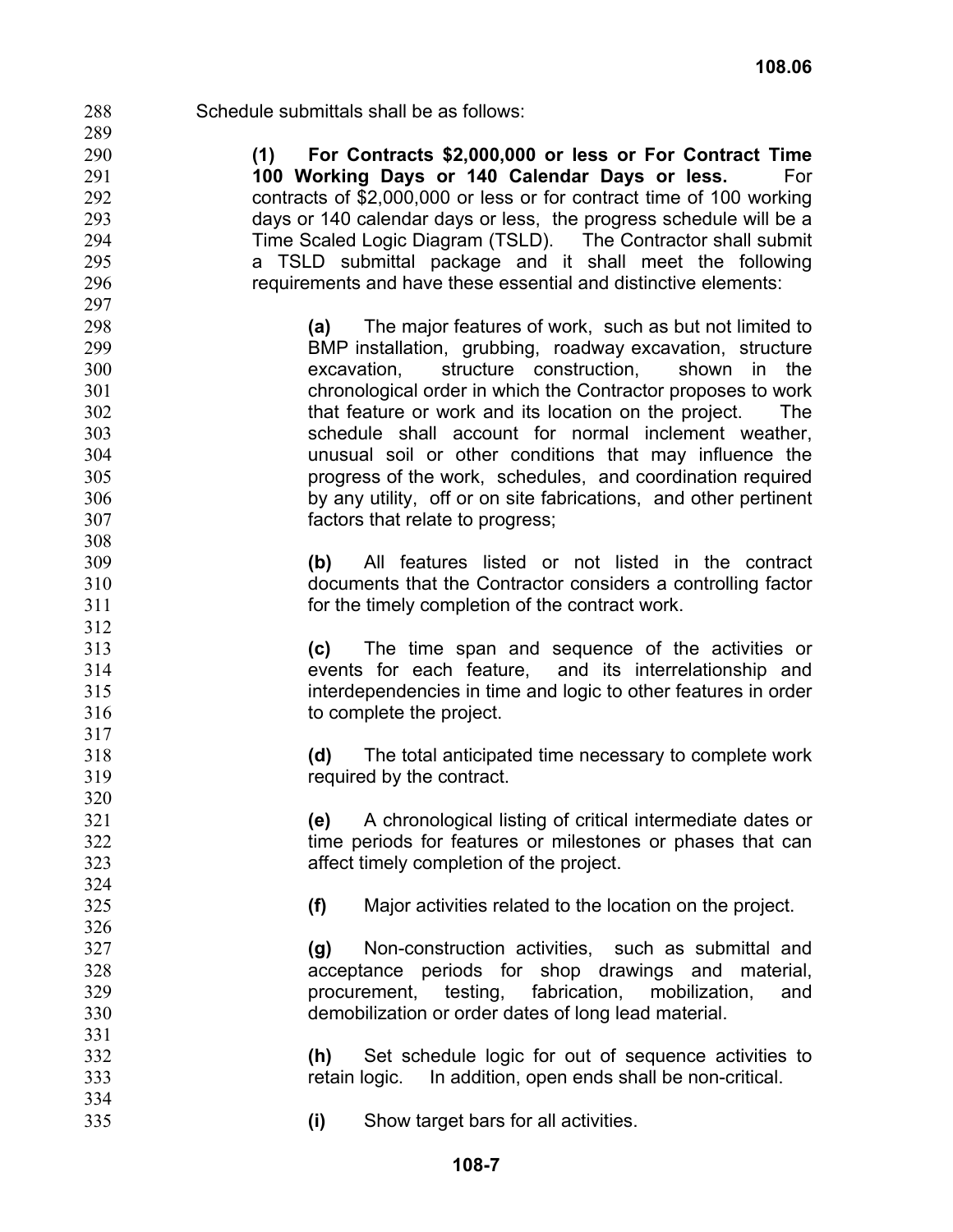| 336 |                                                                      |
|-----|----------------------------------------------------------------------|
| 337 | (i)<br>Vertical and horizontal sight lines both major and            |
| 338 | minor shall be used as well as a separator line between              |
| 339 | groups. The Engineer will determine frequency and style.             |
| 340 |                                                                      |
| 341 | The file name, print date, revision number, data and<br>(k)          |
| 342 | project title and number shall be included in the title block.       |
| 343 |                                                                      |
| 344 | Have columns with the appropriate data in them for<br>(1)            |
| 345 | activity ID, description, original duration, remaining duration,     |
| 346 | early start, early finish, total float, percent complete,            |
| 347 | The resource column shall list who is<br>resources.                  |
| 348 | responsible for the work to be done in the activity.<br><b>These</b> |
| 349 | columns shall be to the left of the bar chart.                       |
|     |                                                                      |
| 350 |                                                                      |
| 351 | For Contracts Which Have A Contract Amount More<br>(2)               |
| 352 | Than \$2,000,000 Or Having A Contract Time Of More Than 100          |
| 353 | Working Days Or 140 Calendar Days. For contracts which               |
| 354 | have a contract amount more than \$2,000,000 or contract time of     |
| 355 | more than 100 working days or 140 calendar days, the Contractor      |
| 356 | shall submit a Timed-Scaled Logic Diagram (TSLD) and it shall        |
| 357 | meet the following requirements and have these essential and         |
| 358 | distinctive elements:                                                |
| 359 |                                                                      |
| 360 | The information and requirements listed in A above.<br>(a)           |
| 361 |                                                                      |
| 362 | (b) Additional reports and graphics available from the               |
| 363 | software as requested by the Engineer.                               |
| 364 |                                                                      |
| 365 | (c) Sufficient detail to allow at least weekly monitoring of         |
| 366 | the Contractor and subcontractor's operations.                       |
| 367 |                                                                      |
| 368 | The time scaled schematic shall be on a calendar or<br>(d)           |
| 369 | working days basis.  What will be used shall be determined           |
| 370 | by how the contract keeps track of time.<br>It will be the           |
| 371 | Plot the critical calendar dates anticipated.<br>same.               |
| 372 |                                                                      |
| 373 | Breakdown of activity, such as forming,<br>(e)<br>placing            |
| 374 | reinforcing steel, concrete pouring and curing, and stripping        |
| 375 | Indicate location of work to be<br>in concrete construction.         |
| 376 | done in such detail that it would be easily determined where         |
| 377 | work would be occurring within approximately 200 feet.               |
| 378 |                                                                      |
| 379 | (f)<br>Latest start and finish dates for critical path activities.   |
| 380 |                                                                      |
| 381 | Identify responsible subcontractor,<br>supplier,<br>and              |
| 382 | (g)<br>others for their respective activity.                         |
|     |                                                                      |
| 383 |                                                                      |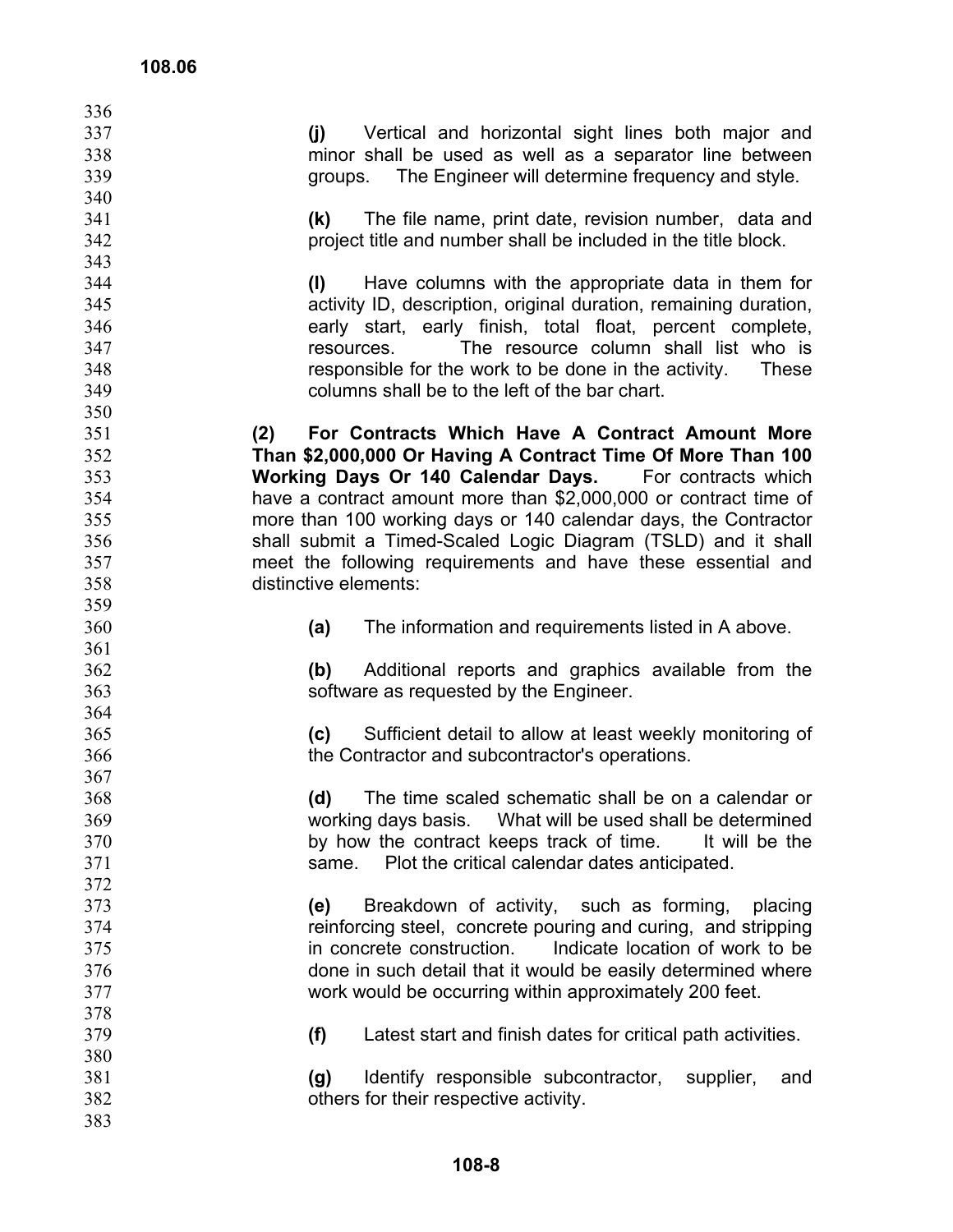**(h)** No individual activity shall have duration of more than 20 calendar days unless requested and approved by the Engineer.

**(i)** All activities shall have work breakdown structure codes and activity codes. The activity codes shall have coding that incorporates information for phase, location, who is responsible for doing work and type of operation and activity description.

**j)** Incorporate all physical access and availability restraints.

397 398 399 **(B) Inspection and Testing.** All schedules shall provide reasonable time and opportunity for the Engineer to inspect and test each work activity.

400 401 402 403 404 405 406 407 408 409 410 411 412 413 414 415 416 417 418 419 420 421 422 **(C) Engineer's Acceptance of Progress Schedule.** The submittal of, and the Engineer's receipt of any progress schedule, shall not be deemed an agreement to modify any terms or conditions of the contract. Any modifications to the contract terms and conditions that appear in or may be inferred from an acceptable schedule will not be valid or enforceable unless and until the Engineer exercises discretion to issue an appropriate change order. Nor shall any submittal or receipt imply the Engineer's approval of the schedule's breakdown, its individual elements, any critical path that may be shown, nor shall it obligate the State to make its personnel available outside normal working hours or the working hours established by the Contract in order to accommodate such schedule. The Contractor has the risk of all elements (whether or not shown) of the schedule and its execution. No claim for additional compensation, time, or both, shall be made by the Contractor or recognized by the Engineer for delays during any period for which an acceptable progress schedule or an updated progress schedule as required by Subsection  $108.06(E)$  – Contractor's Continuing Schedule Submittal Requirements had not been submitted. Any acceptance or approval of the schedule shall be for general format only and shall not be deemed an agreement by the State that the construction means, methods, and resources shown on the schedule will result in work that conforms to the contract requirements or that the sequences or durations indicated are feasible.

- 424 425 426 **(D) Initial Progress Schedule.** The Contractor shall submit an initial progress schedule*.* The initial progress schedule shall consist of the following:
- 427 428

429

423

**(1)** Four sets of the TSLD schedule.

430 431 **(2)** All the software files and data to re-create the TSLD in a computerized software format as specified by the Engineer.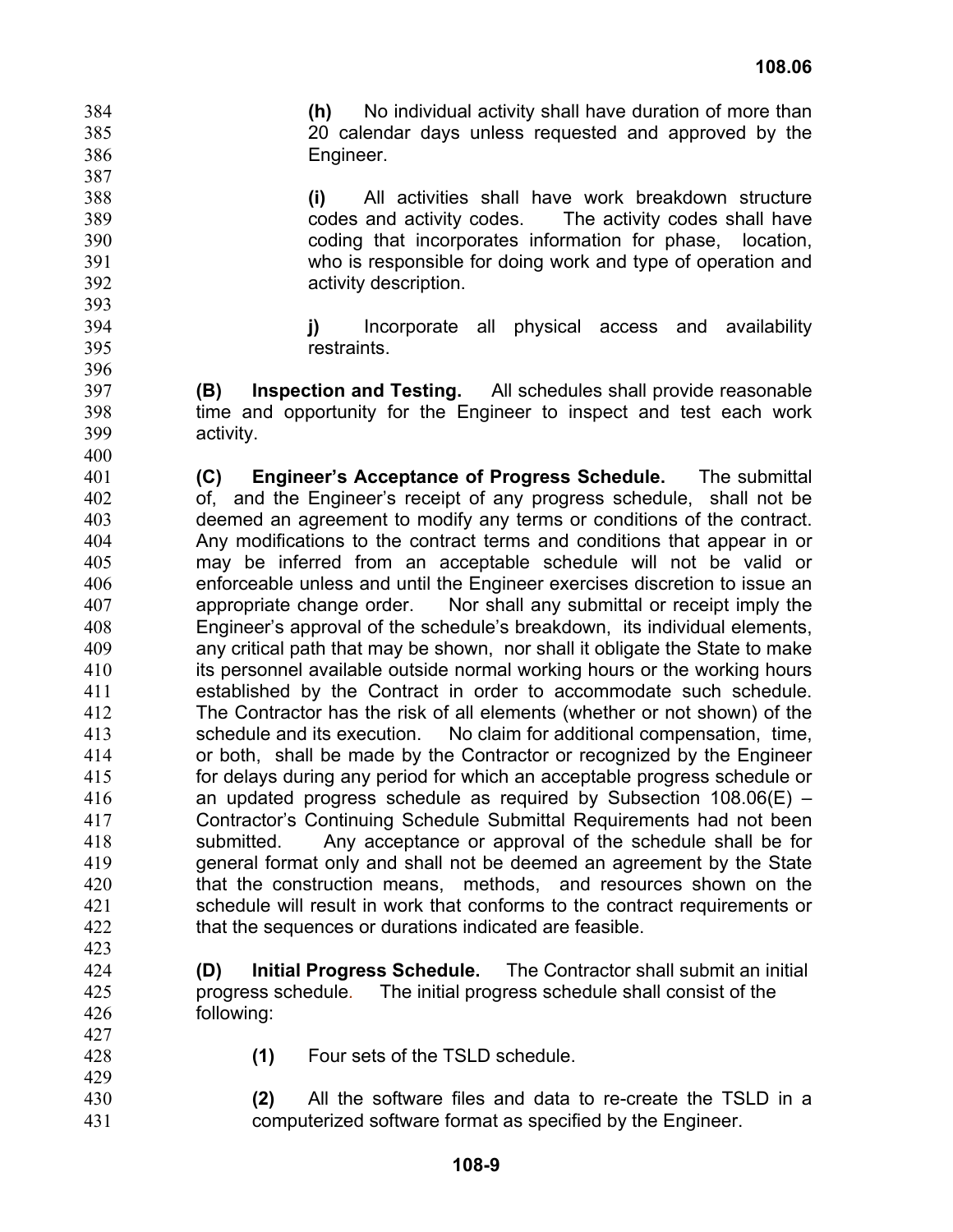| 432        |        |                |     |                                                                      |
|------------|--------|----------------|-----|----------------------------------------------------------------------|
| 433        |        | (3)            |     | A listing of equipment that is anticipated to be used on the         |
| 434        |        | project.       |     | Including the type, size, make, year of manufacture,                 |
| 435        |        |                |     | and all information necessary to identify the equipment in the       |
| 436        |        |                |     | Rental Rate Blue Book for Construction Equipment.                    |
| 437        |        |                |     |                                                                      |
| 438        |        | (4)            |     | An anticipated manpower requirement graph<br>plotting                |
| 439        |        |                |     | contract time and total manpower requirement.<br>This may be         |
| 440        |        |                |     | superimposed over the payment graph.                                 |
| 441        |        |                |     |                                                                      |
| 442        |        | (5)            |     | A Method Statement that is a detailed narrative describing           |
| 443        |        |                |     | the work to be done and the method by which the work shall be        |
| 444        |        |                |     | accomplished for each major activity. A major activity is an         |
| 445        |        | activity that: |     |                                                                      |
| 446        |        |                |     |                                                                      |
| 447        |        |                | (a) | Has a duration longer than five days.                                |
| 448        |        |                |     |                                                                      |
| 449        |        |                |     | Is a milestone activity.                                             |
| 450        |        |                | (b) |                                                                      |
|            |        |                |     |                                                                      |
| 451<br>452 |        |                | (c) | Is a contract item that exceeds \$10,000 on the                      |
|            |        |                |     | contract cost proposal.                                              |
| 453        |        |                |     |                                                                      |
| 454        |        |                | (d) | Is a critical path activity.                                         |
| 455        |        |                |     |                                                                      |
| 456        |        |                | (e) | Is an activity designated as such by the Engineer.                   |
| 457        |        |                |     |                                                                      |
| 458        |        |                |     | Each Method Statement shall include the following items              |
| 459        |        |                |     | needed to fulfill the schedule:                                      |
| 460        |        |                |     |                                                                      |
| 461        |        |                | (a) | Quantity, type, make, and model of equipment.                        |
| 462        |        |                |     |                                                                      |
| 463        |        |                | (b) | The manpower to do the work, specifying worker                       |
| 464        |        |                |     | classification.                                                      |
| 465        |        |                |     |                                                                      |
| 466        |        |                | (c) | The production rate per eight hour day, or the working               |
| 467        |        |                |     | hours established by the contract documents needed to                |
| 468        |        |                |     | meet the time indicated on the schedule.<br>If the production        |
| 469        |        |                |     | rate is not for eight hours, the number of working hours shall       |
| 470        |        |                |     | be indicated.                                                        |
| 471        |        |                |     |                                                                      |
| 472        |        | (6)            |     | Two sets of color time-scaled project evaluation and review          |
| 473        |        |                |     | technique charts ("PERT") using the activity box template of Logic – |
| 474        |        |                |     | Early Start or such other template designated by the Engineer.       |
| 475        |        |                |     |                                                                      |
| 476        |        |                |     | If the contract documents establish a sequence or order for the      |
| 477        | work,  |                |     | the initial progress schedule shall conform to such sequence or      |
| 478        | order. |                |     |                                                                      |
| 479        |        |                |     |                                                                      |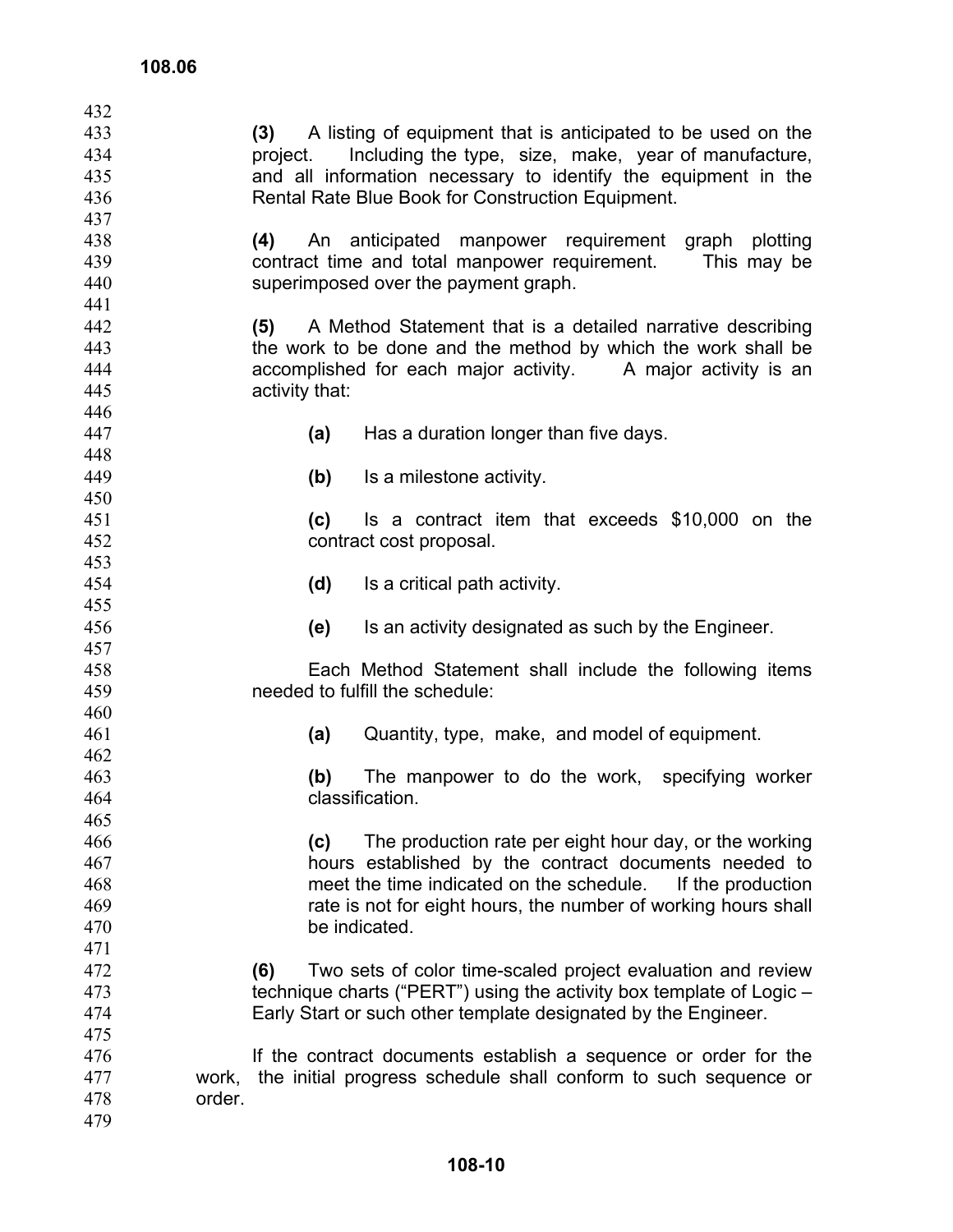**(E) Contractor's Continuing Schedule Submittal Requirements.** After the acceptance of the initial TSLD and when construction starts, the Contractor shall submit four plotted progress schedules, two PERT charts, and reports on all construction activities every two weeks (biweekly). This scheduled bi-weekly submittal shall also include an updated version of the project schedule in a computerized software format as specified by the Engineer. The submittal shall have all the information needed to re-create that time period's TSLD plot and reports. The bi-weekly submittal shall include, but not limited to, an update of activities based on actual durations, all new activities and any changes in duration or start or finish dates of any activity. 480 481 482 483 484 485 486 487 488 489 490

491

498

513

518

492 493 494 495 496 497 The Contractor shall submit with every update, in report form acceptable to the Engineer, a list of changes to the progress schedule since the previous schedule submittal. The Engineer may change the frequency of the submittal requirements but may not require a submittal of the schedule to be more than once a week. The Engineer may decrease the frequency of the submittal of the bi-weekly schedule.

499 500 501 502 503 The Contractor shall submit updates of the anticipated work completion graph, equipment listing, manpower requirement graph or method statement when requested by the Engineer. The Contractor shall submit such updates within 4 calendar days from the date of the request by the Engineer.

The Engineer may withhold progress payment until the Contractor is in compliance with all schedule update requirements

508 509 510 511 512 **(F) Float.** All float appearing on a schedule is a shared commodity. Float does not belong to or exist for the exclusive use or benefit of either the State or the Contractor. The State or the Contractor has the opportunity to use available float until it is depleted. Float has no monetary value.

514 515 516 517 **(G) Scheduled Meetings.** The Contractor shall meet on a bi-weekly basis with the Engineer to review the progress schedule. The Contractor shall have someone attending the meeting that can answer all questions on the TSLD and other schedule related submittals.

519 520 521 522 523 524 525 526 527 **(H) Accelerated Schedule; Early Completion.** If the Contractor submits an accelerated schedule (shorter than the contract time), the Engineer's review and acceptance of an accelerated schedule does not constitute an agreement or obligation by the State to modify the contract time or completion date. The Contractor is solely responsible for and shall accept all risks and any delays, other than those that can be directly and solely attributable to the State, that may occur during the work, until the contract completion date. The contract time or completion date is established for the benefit of the State and cannot be changed without an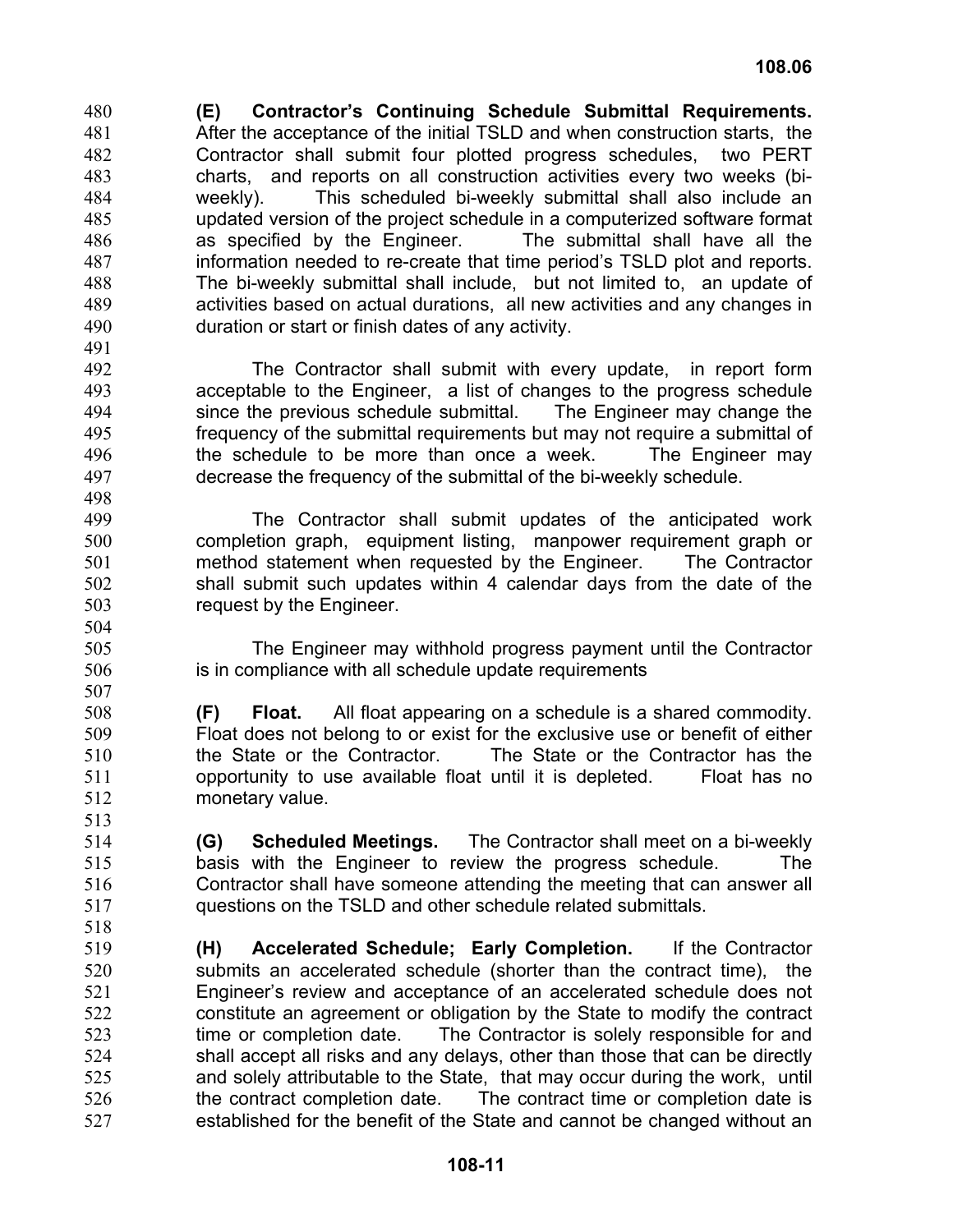528 529 530 appropriate change order or final acceptance by the State. The State may accept the work before the completion date is established, but is not obligated to do so.

532 533 534 535 536 537 538 If the TSLD indicates an early completion of the project, the Contractor shall, upon submittal of the schedule, cooperate with the Engineer in explaining how it will be achieved. In addition, the Contractor shall submit the above explanation in writing which shall include the State's part, if any, in achieving the early completion date. Early completion of the project shall not rely on changes to the Contract Documents unless approved by the Engineer.

540 541 542 543 544 **(I) Contractor Responsibilities.** The Contractor shall promptly respond to any inquiries from the Engineer regarding any schedule submission. The Contractor shall adjust the schedule to address directives from the Engineer and shall resubmit the TSLD package to the Engineer until the Engineer finds it acceptable.

546 547 548 549 550 551 The Contractor shall perform the work in accordance with the submitted TSLD. The Engineer may require the Contractor to provide additional work forces and equipment to bring the progress of the work into conformance with the TSLD at no increase in contract price or contract time whenever the Engineer determines that the progress of the work does not insure completion within the specified contract time.

552

531

539

545

553 554 555 556 557 558 559 **108.07 Weekly Meeting.** In addition to the bi-weekly schedule meetings, the Contractor shall be available to meet once a week with the Engineer at the time and place as determined by the Engineer to discuss the work and its progress including but not limited to, the progress of the project, potential problems, coordination of work, submittals, erosion control reports, etc. The Contractor's personnel attending shall have the authority to make decisions and answer questions.

- 561 562 563 564 565 The Contractor shall bring to weekly meetings a detailed work schedule showing the next three weeks' work. Number of copies of the detailed work schedule to be submitted will be determined by the Engineer. The three-week schedule is in addition to the TSLD and shall in no way be considered as a substitute for the TSLD or vice versa. The three-week schedule shall show:
- 566

560

567

569 570 571

568

**(a)** All construction events, traffic control and BMP related activities in such detail that the Engineer will be able to determine at what location and type of work will be done for any day for the next three weeks. This is for the State to use to plan its manpower requirements for that time period.

- 572 **(b)** The duration of all events and delays.
- 573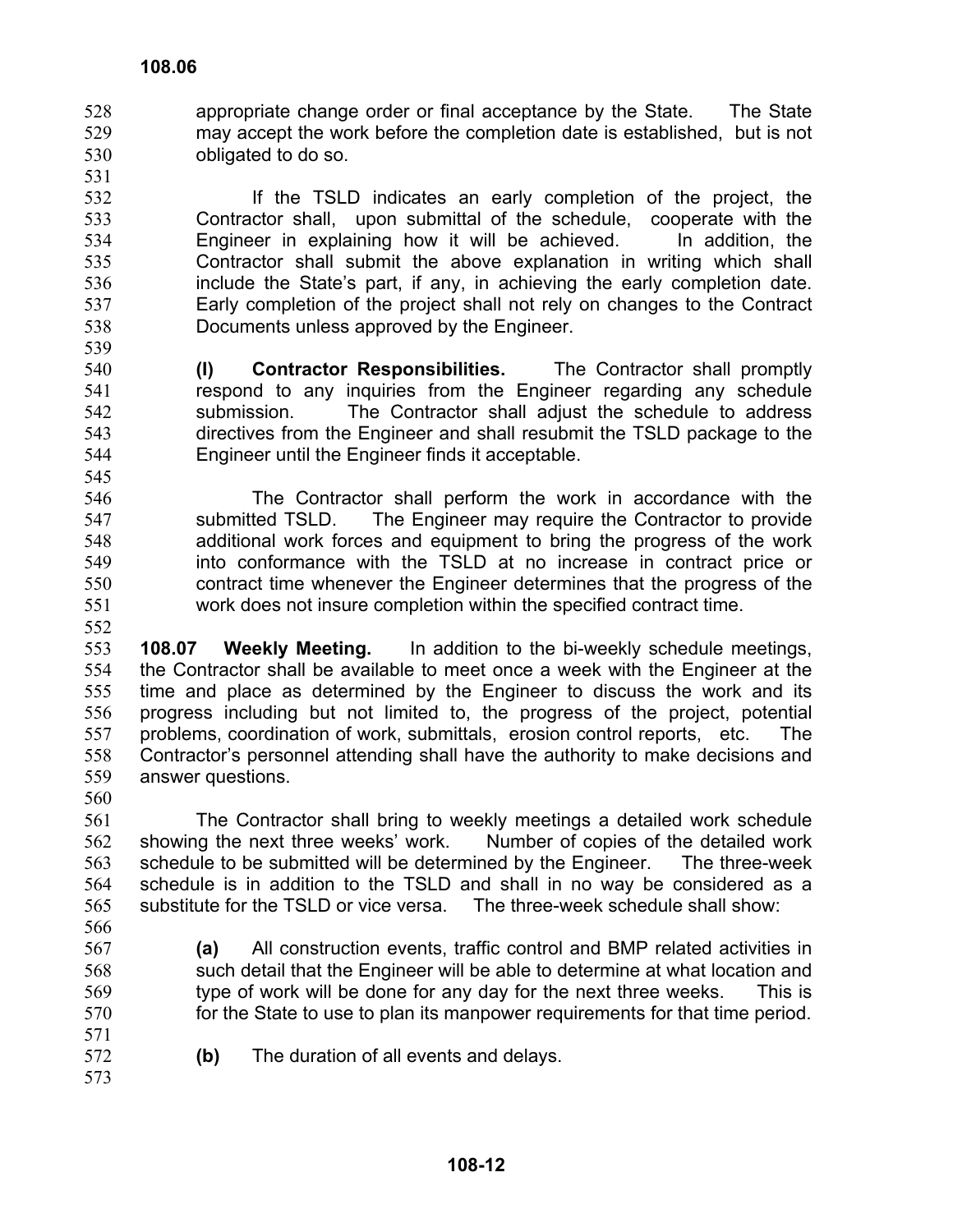**(c)** The critical path clearly marked in red or marked in a manner that makes it clearly distinguishable from other paths and is acceptable to the Engineer. 574 575 576

577 578 579

**(d)** Critical submittals and requests for information (RFI's).

- **(e)** The project title, project number, date created, period the schedule covers, Contractor's name and creator of the schedule on each page.
- Two days prior to each weekly meeting, the Contractor shall submit a list of outstanding submittals, RFIs and issues that require discussion.

587 588 589 590 591 592 593 **108.08 Liquidated Damages for Failure to Complete the Work or Portions of the Work on Time.** The actual amount of damages resulting from the Contractor's failure to complete the contract in a timely manner is difficult to accurately determine. Therefore the amount of such damages shall be liquidated damages as set forth herein and in the special provisions. The State may, at its discretion, deduct the amount from monies due or that may become due under the contract.

594

595 596 597 598 599 When the Contractor fails to reach substantial completion of the work for which liquidated damages are specified, within the time or times fixed in the contract or any extension thereof, in addition to all other remedies for breach that may be available to the State, the Contractor shall pay liquidated damages to the State, in the amount specified in the contract documents.

- 600
- 601 602 603 604 605 **(A) Liquidated Damages Upon Termination.** If the State terminates on account of Contractor's default, liquidated damages may be charged against the defaulting Contractor and its surety until final completion of work.
- 606

607 608

609 610 **(B) Liquidated Damages for Failure to Complete the Punchlist.**  The Contractor shall complete the work on any punchlist created after substantial completion, within the contract time or any extension thereof.

- 611 612 613 614 615 616 617 When the Contractor fails to complete the work on such punchlist within the contract time or any extension thereof, the Contractor shall pay liquidated damages to the State of 20 percent of the amount of liquidated damages established for failure to substantially complete the work within contract time. Liquidated damages shall not be assessed for the period between:
- 618 619 **(1)** Substantial completion of the work and the time the punchlist is delivered to the Contractor.
- 620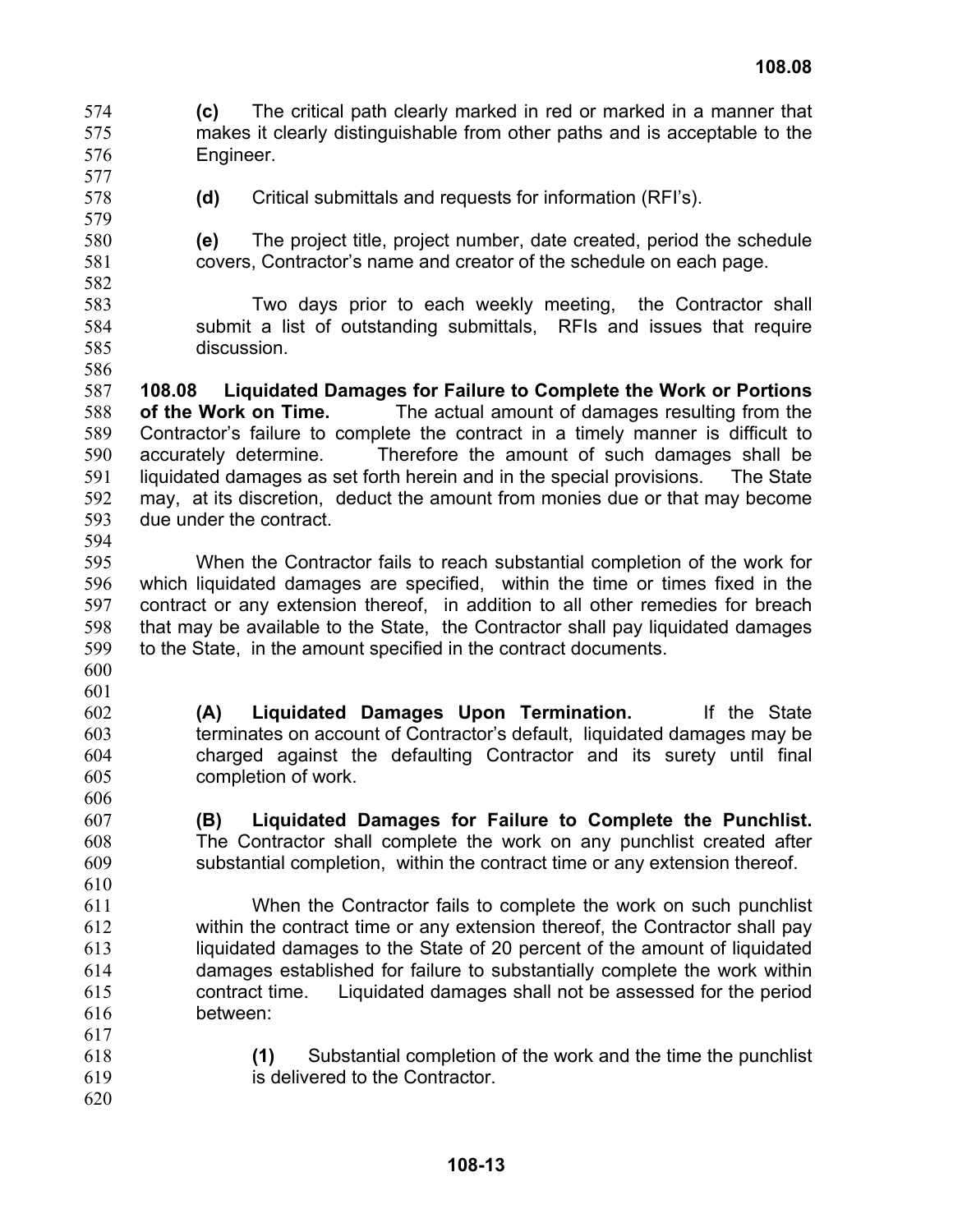- 621 622 **(2)** The date of the completion of punchlist as determined by the Engineer and the date of the successful final inspection, and
	- **(3)** The date of the inspection that results in final acceptance and the receipt by the Contractor of the written notice of the final acceptance.
- 628 629 630 631 632 633 **(C) Actual Damages Recoverable If Liquidated Damages Deemed Unenforceable.** In the event a court of competent jurisdiction holds that any liquidated damages assessed pursuant to this contract are unenforceable, the State will be entitled to recover its actual damages for Contractor's failure to complete the work, or any designated portion of the work within the time set by the contract.
- 634

635 636 637 638 639 640 641 642 643 644 645 **108.09 Rental Fees for Unauthorized Lane Closure or Occupancy.** In addition to all other remedies available to the State for Contractor's breach of the terms of the contract, the Engineer will assess the rental fees in the amount of \$500 for every one-to fifteen-minute increment for each roadway lane closed to public use or occupied beyond the time periods authorized in the contract or by the Engineer. The maximum amount assessed per day shall be \$5,000. The State may, at its discretion, deduct the amount from monies due or that may become due under the contract. The rental fee may be waived in whole or part if the Engineer determines that the unauthorized period of lane closure or occupancy was due to factors beyond the control of the Contractor.

- 646 **108.10 Suspension of Work.**
- 647

666

668

- 648 649 650 651 **(A) Suspension of Work.** The Engineer may, by written order, suspend the performance of the work, either in whole or in part, for such periods as the Engineer may deem necessary, for any cause, including but not limited to:
	- **(1)** Weather or soil conditions considered unsuitable for prosecution of the work.
	- **(2)** Whenever a redesign that may affect the work is deemed necessary by the Engineer.
		- **(3)** Unacceptable noise or dust arising from the construction even if it does not violate any law or regulation.
			- **(4)** Failure on the part of the Contractor to:
- 664 665 **(a)** Correct conditions unsafe for the general public or for the workers.
- 667 **(b)** Carry out orders given by the Engineer.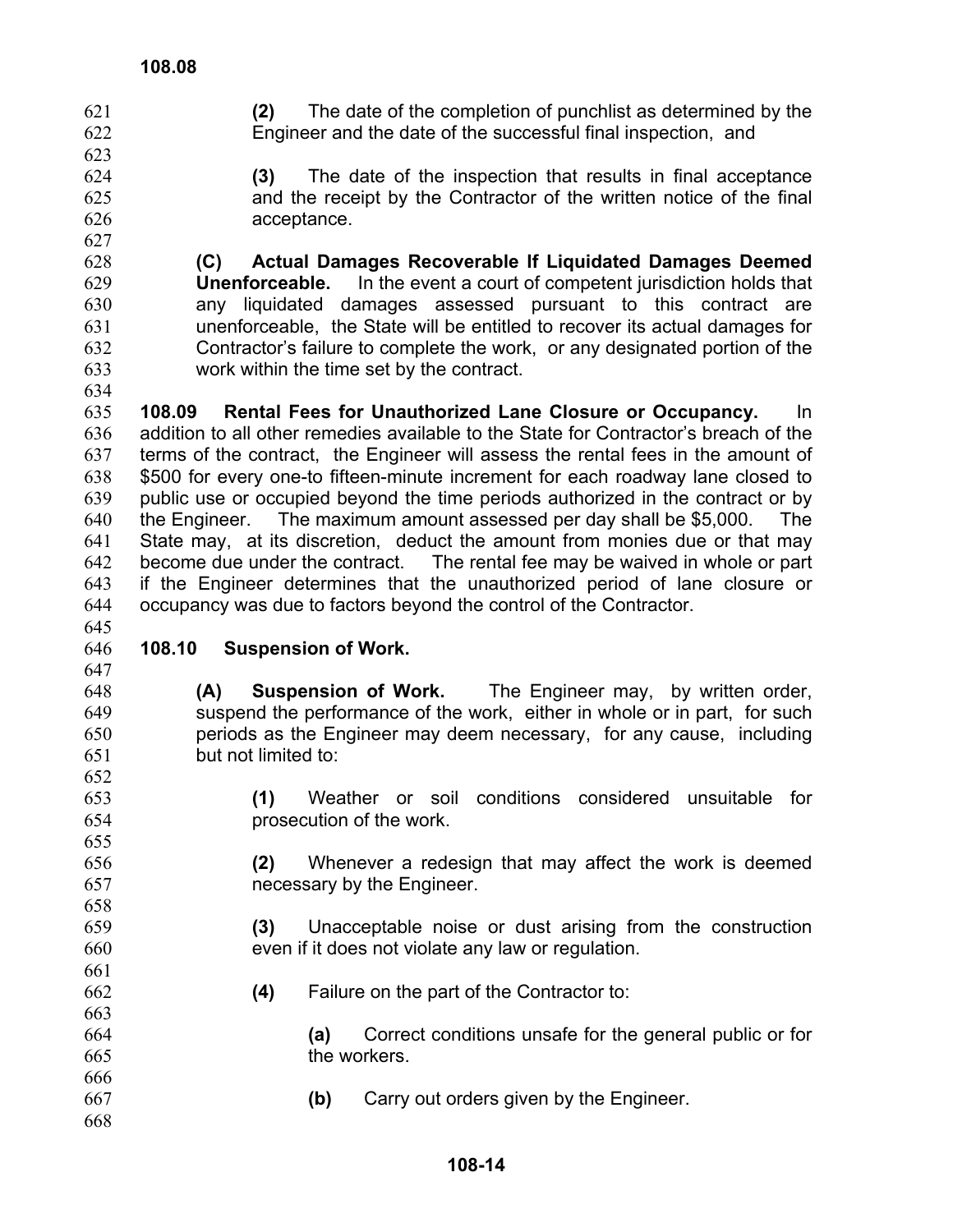- 669 670
- 671 672
- **(c)** Perform the work in strict compliance with the provisions of the contract.
- **(d)** Provide adequate supervision on the jobsite.

673 674 675

**(5)** The convenience of the State.

**(B) Partial and Total Suspension.** Suspension of work on some but not all items of work shall be considered a "partial suspension". Suspension of work on all items shall be considered "total suspension". The period of suspension shall be computed from the date set out in the written order for work to cease until the date of the order for work to resume.

683 684 685 686 687 688 689 690 691 692 693 694 695 **(C) Reimbursement to Contractor.** In the event that the Contractor is ordered by the Engineer in writing as provided herein to suspend all work under the contract for the reasons specified in Subsections 108.10(A)(2), 108.10(A)(3), or 108.10(A)(5) of the "Suspension of Work" paragraph, the Contractor may be reimbursed for actual direct costs incurred on work at the jobsite, as authorized in writing by the Engineer, including costs expended for the protection of the work. An allowance of 5 percent for indirect categories of delay costs will be paid on any reimbursed direct costs, including extended branch and home-office overhead and delay impact costs. No allowance will be made for anticipated profits. Payment for equipment which is ordered to standby during such suspension of work shall be made as described in Subsection 109.06(H) - Idle and Standby Equipment.

697 698 699 700 701 **(D) Cost Adjustment.** If the performance of all or part of the work is suspended for reasons beyond the control of the Contractor except an adjustment shall be made for any increase in cost of performance of this contract (excluding profit) necessarily caused by such suspension, and the contract modified in writing accordingly.

However, no adjustment to the contract price shall be made for any suspension, delay, or interruption:

- 706
- **(1)** For weather related conditions.
- **(2)** To the extent that performance would have been so suspended, delayed, or interrupted by any other cause, including the fault or negligence of the Contractor.
- 712 713 **(3)** Or, for which an adjustment is provided for or excluded under any other provision of this Contract.
- 714

696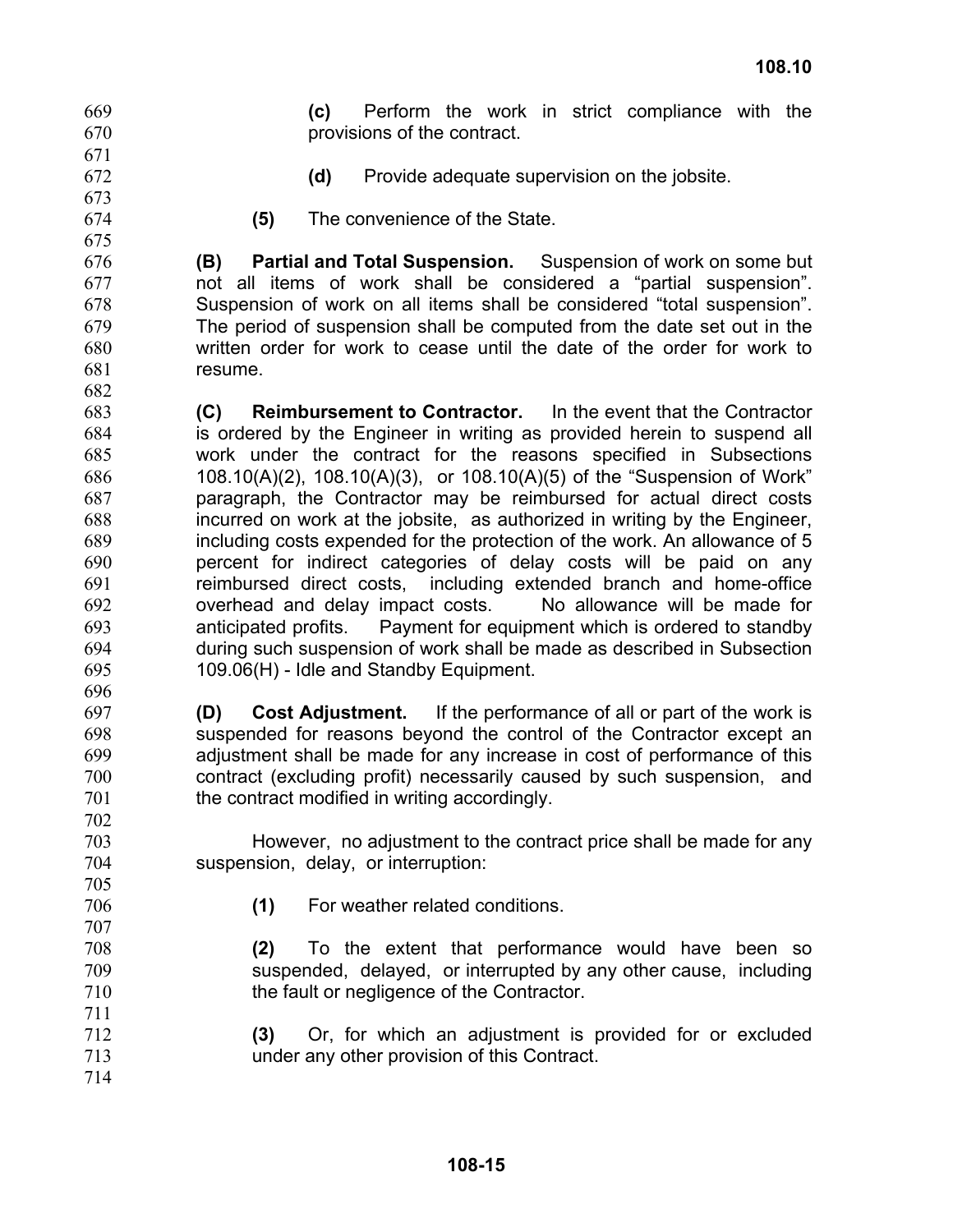715 716 717 **(E) Claims for Adjustment.** Any adjustment in contract price made shall be determined in accordance with Subsections 104.02 – Changes and 104.06 – Methods of Price Adjustment.

719 720 721 722 723 724 725 726 Any claims for such compensation shall be filed in writing with the Engineer within 30 days after the date of the order to resume work or the claim will not be considered. The claim shall conform to the requirements of Subsection 107.15(D) – Making of a Claim. The Engineer will take the claim under consideration, may make such investigations as are deemed necessary and will be the sole judge as to the equitability of the claim. The Engineer's decision will be final.

**(F) No Adjustment.** No provision of this clause shall entitle the Contractor to any adjustments for delays due to failure of its surety, the cancellation or expiration of any insurance coverage required by the contract documents, for suspensions made at the request of the Contractor, for any delay required under the contract, for suspensions, either partial or whole, made by the Engineer under Subsection 108.10(A)(4) of the "Suspension of work" paragraph.

733 734 735

736

718

# **108.11 Termination of Contract for Cause.**

737 738 739 740 741 742 743 744 745 746 747 748 749 750 751 752 753 **(A) Default.** If the Contractor refuses or fails to perform the work, or any separable part thereof, with such diligence as will assure its completion within the time specified in this contract, or any extension thereof, or commits any other material breach of this contract, and further fails within seven days after receipt of written notice from the Engineer to commence and continue correction of the refusal or failure with diligence and promptness, the Engineer may, by written notice to the Contractor, declare the Contractor in breach and terminate the Contractor's right to proceed with the work or the part of the work as to which there has been delay or other breach of contract. In such event, the State may take over the work, perform the same to completion, by contract or otherwise, and may take possession of, and utilize in completing the work, the materials, appliances, and plants as may be on the site of the work and necessary therefore. Whether or not the Contractor's right to proceed with the work is terminated, the Contractor and the Contractor's sureties shall be liable for any damage to the State resulting from the Contractor's refusal or failure to complete the work within the specified time.

754 755

756 757 758 **(B) Additional Rights and Remedies.** The rights and remedies of the State provided in this contract are in addition to any other rights and remedies provided by law.

759 760 761 762 **(C) Costs and Charges.** All costs and charges incurred by the State, together with the cost of completing the work under contract, will be deducted from any monies due or which would or might have become due to the Contractor had it been allowed to complete the work under the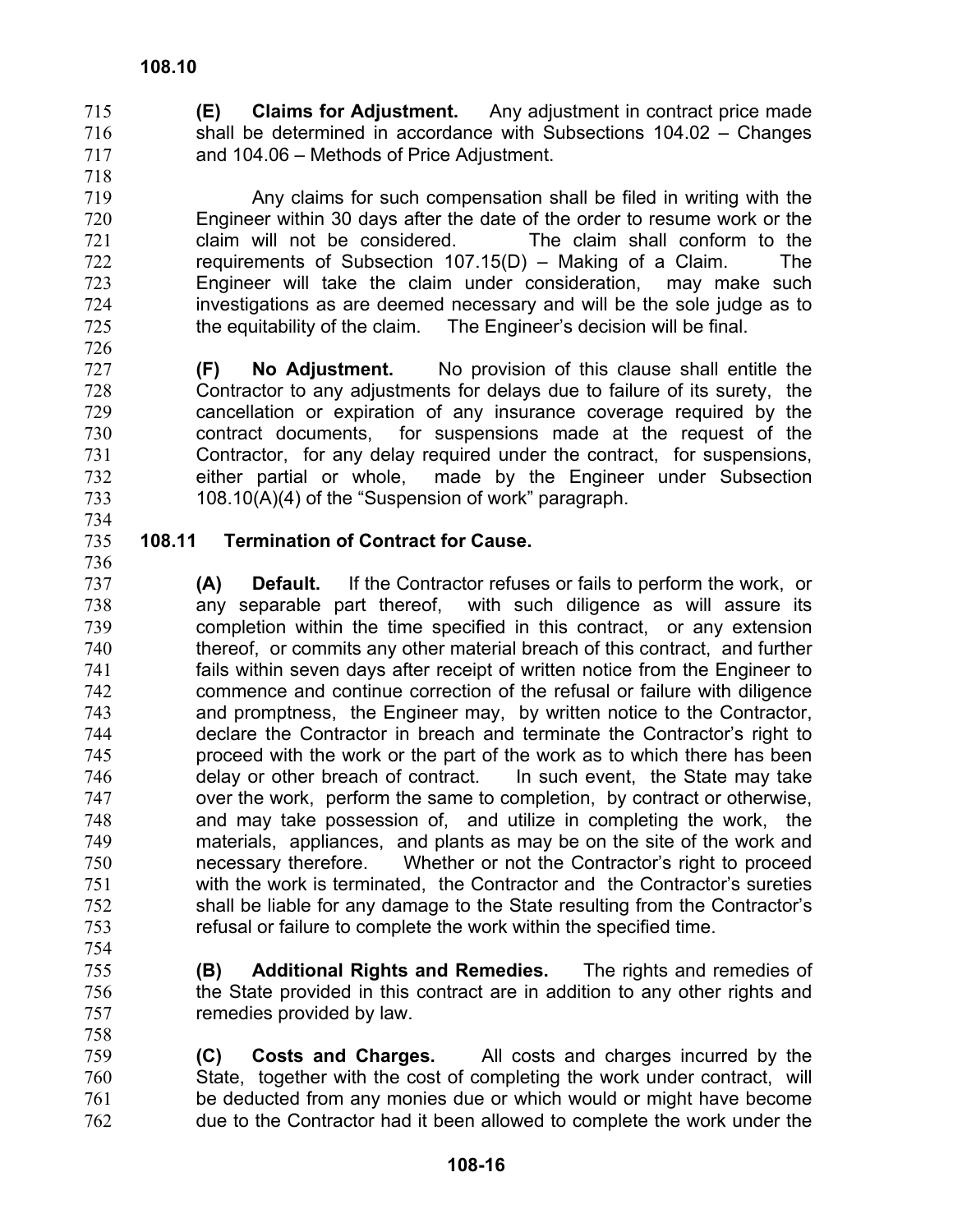contract. If such expense exceeds the sum which would have been payable under the contract, then the Contractor and the surety shall be liable and shall pay the State the amount of the excess. 763 764 765

767 768 769 770 771 772 773 In case of termination, the Engineer will limit any payment to the Contractor to the part of the contract satisfactorily completed at the time of termination. Payment will not be made until the work has satisfactorily been completed and all required documents, including the tax clearance required by Subsection 109.11 – Final Payment are submitted by the Contractor. Termination shall not relieve the Contractor or Surety from liability for liquidated damages.

**(D) Erroneous Termination for Cause.** If, after notice of termination of the Contractor's right to proceed under this section, it is determined for any reason that good cause did not exist to allow the State to terminate as provided herein, the rights and obligations of the parties shall be the same as, and the relief afforded the Contractor shall be limited to, the provisions contained in Subsection 108.12 – Termination for Convenience.

782 783

# 784 785

766

# **108.12 Termination For Convenience.**

**(A) Terminations.** The Director may, when the interests of the State so require, terminate this contract in whole or in part, for the convenience of the State. The Director will give written notice of the termination to the Contractor specifying the part of the contract terminated and when termination becomes effective.

- 791 792 793 794 795 796 797 798 799 800 801 802 **(B) Contractor's Obligations.** The Contractor shall incur no further obligations in connection with the terminated work and on the date set in the notice of termination the Contractor shall stop work to the extent specified. The Contractor shall also terminate outstanding orders and subcontracts as they relate to the terminated work. The Contractor shall settle the liabilities and claims arising out of the termination of subcontracts and orders connected with the terminated work subject to the State's approval. The Engineer may direct the Contractor to assign the Contractor's right, title, and interest under terminated orders or subcontracts to the State. The Contractor must still complete the work not terminated by the notice of termination and may incur obligations as necessary to do so.
- 804 805 806 **(C) Right to Construction and Goods.** The Engineer may require the Contractor to transfer title and to deliver to the State in the manner and to the extent directed by the Engineer, the following:
	- **(1)** Any completed work.
- 808 809

807

803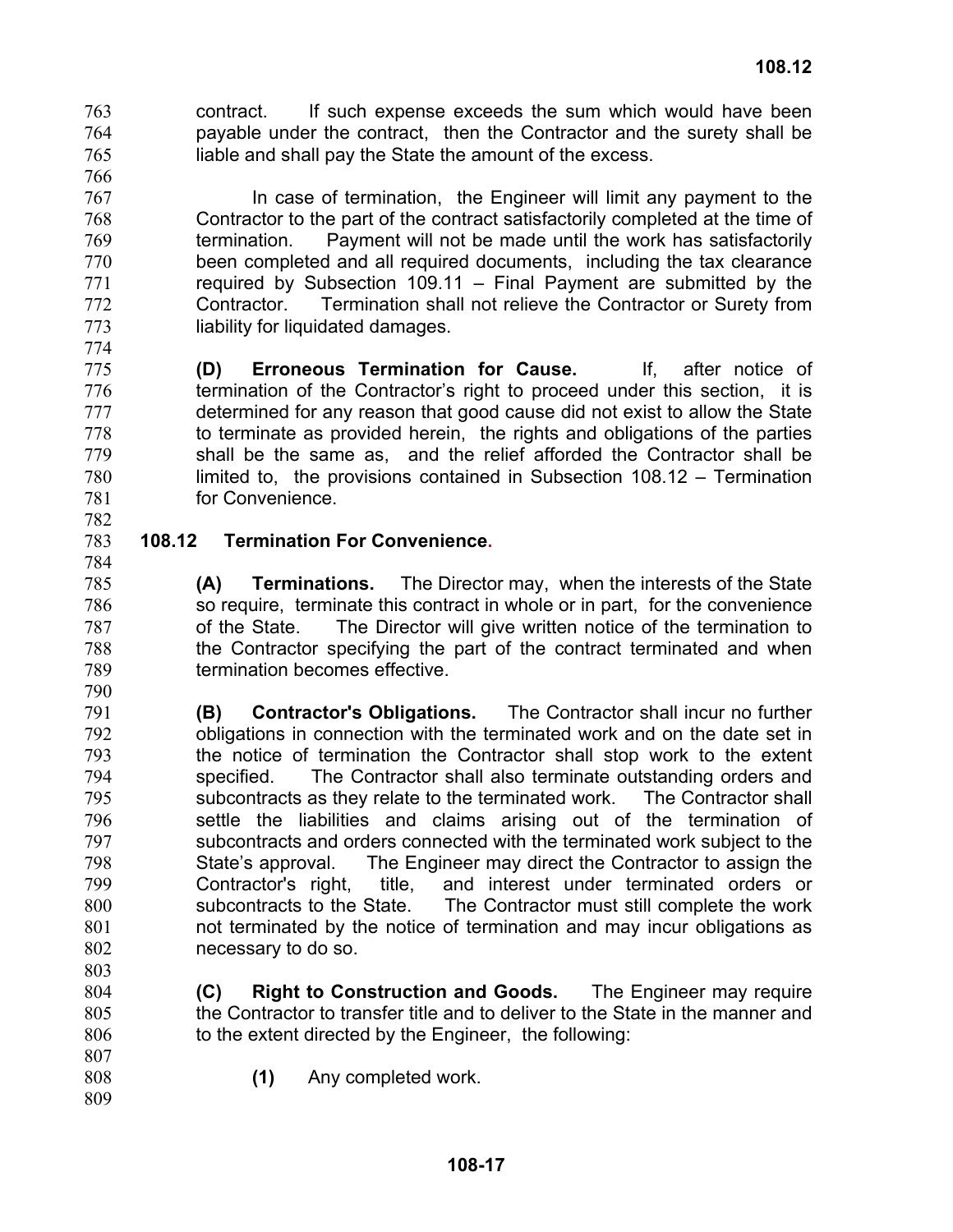**(2)** Any partially completed construction, goods, materials, parts, tools, dies, jigs, fixtures, drawings, information, and contract rights (hereinafter called "construction material") that the Contractor has specifically produced or specially acquired for the performance of the terminated part of this contract.

**(3)** The Contractor shall protect and preserve all property in the possession of the Contractor in which the State has an interest. If the Engineer does not elect to retain any such property, the Contractor shall use its best efforts to sell such property and construction materials for the State's account in accordance with the standards of HRS Chapter 490:2-706.

**(D) Compensation.** 

**(1)** The Contractor shall submit a termination claim specifying the amounts due because of the termination for convenience together with cost or pricing data, submitted to the extent required by HAR Subchapter 15, Chapter 3-122. If the Contractor fails to file a termination claim within one year from the effective date of termination, the Engineer may pay the Contractor, if at all, an amount set in accordance with Subsection 108.12(D)(3).

**(2)** The Engineer and the Contractor may agree to a settlement provided the Contractor has filed a termination claim supported by cost or pricing data submitted as required and that the settlement does not exceed the total contract price plus settlement costs reduced by payments previously made by the State, the proceeds of any sales of construction, supplies, and construction materials under Subsection 108.12(C)(3), and the proportionate contract price of the work not terminated.

**(3)** Absent complete agreement, the Engineer will pay the Contractor the following amounts less any payments previously made under the contract:

846 847 848 849 850 851 852 853 854 855 856 857 **(a)** The cost of all contract work performed prior to the effective date of the notice of termination work plus a 5 percent markup on the actual direct costs, including amounts paid to subcontractor, less amounts paid or to be paid for completed portions of such work; provided, however, that if it appears that the Contractor would have sustained a loss if the entire contract would have been completed, no markup shall be allowed or included and the amount of compensation shall be reduced to reflect the anticipated rate of loss. No anticipated profit or consequential damage will be due or paid.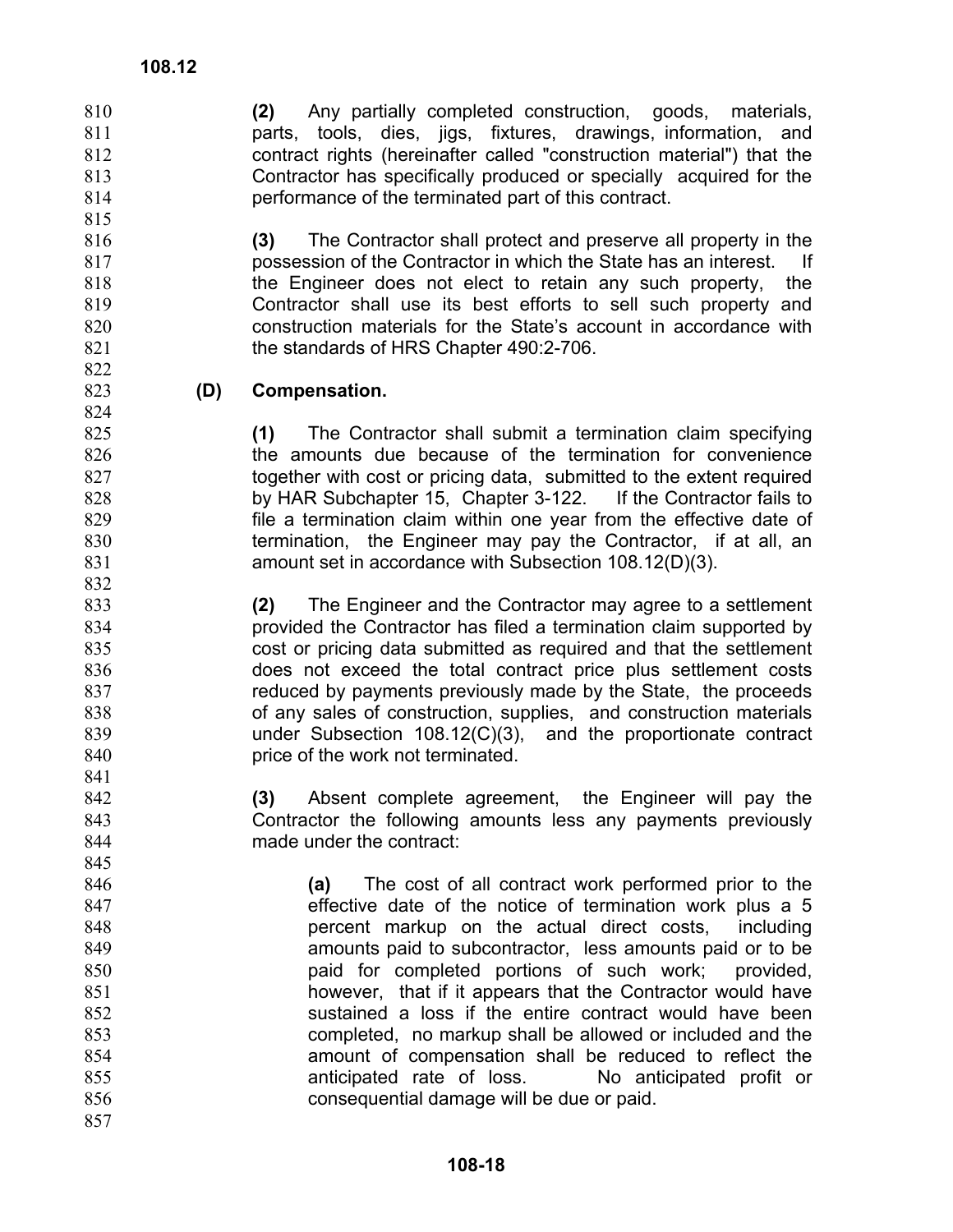No anticipated profit or consequential damage will be due or paid to any subcontractor. These costs must not include payments made to the Contractor for subcontract work during the contract period. 860 861 862 863 864 865 866 867 868 869 870 871 872 873 874 875 876 877 878 879 880 881 882 883 884 885 886 887 888 889 890 891 892 893 894 895 896 897 898 899 900 901 902 903 904 905 **(c)** The total sum to be paid the Contractor shall not exceed the total contract price reduced by the amount of any sales of construction supplies, and construction materials. **(4)** Cost claimed, agreed to, or established by the State shall be in accordance with HAR Chapter 3-123. **108.13 Pre-Final and Final Inspections. (A) Inspection Requirements.** Before the Engineer undertakes a final inspection of any work, a pre-final inspection must first be conducted. The Contractor shall notify the Engineer that the work has reached substantial completion and is ready for pre-final inspection. **(B) Pre-Final Inspection.** Before notifying the Engineer that the work has reached substantial completion, the Contractor shall inspect the project and test all installed items with all of its subcontractors as appropriate. The Contractor shall also submit the following documents as applicable to the work: **(1)** All written guarantees required by the contract. **(2)** Two accepted final field-posted drawings as specified in Section 648 – Field-Posted Drawings; **(3)** Complete weekly certified payroll records for the Contractor and Subcontractors. **(4)** Certificate of Plumbing and Electrical Inspection. **(5)** Certificate of building occupancy as required. **(6)** Certificate of Soil and Wood Treatments. **(7)** Certificate of Water System Chlorination. **(8)** Certificate of Elevator Inspection, Boiler and Pressure Pipe Inspection. **(9)** Maintenance Service Contract and two copies of a list of all equipment installed.

858 859

**(b)** Subcontractors shall be paid a markup of 10 percent on their direct job costs incurred to the date of termination.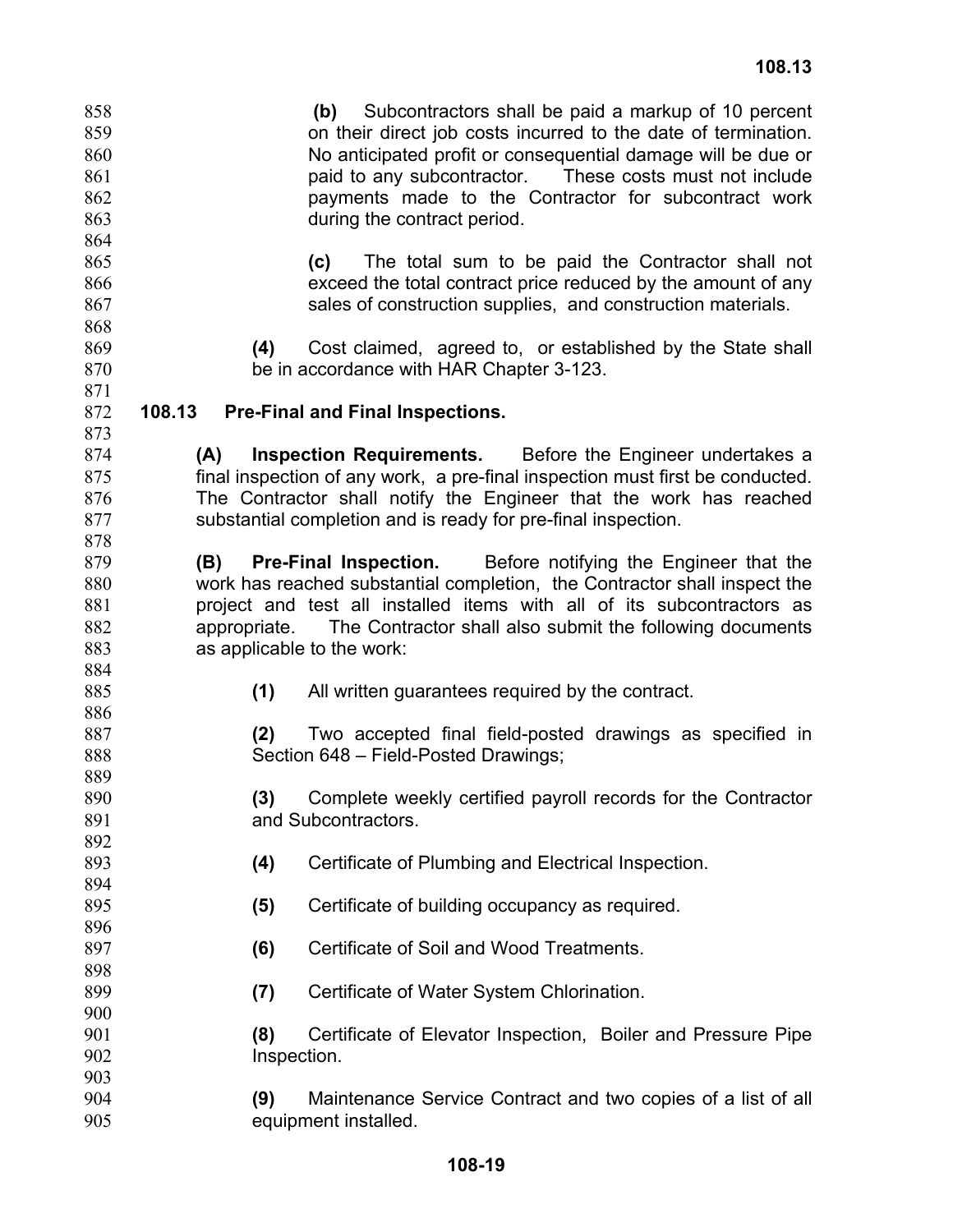- **(10)** Current Tax clearance. The contractor will be required to submit an additional tax clearance certificate when the final payment is made.
- 909 910

906 907 908

911 912

**(11)** And any other final items and submittals required by the contract documents.

- **(C) Procedure.** When in compliance with the above requirements, the Contractor shall notify the Engineer in writing that the project has reached substantial completion and is ready for pre-final inspection.
- 918 919 920 921 922 923 924 The Engineer will then make a preliminary determination as to whether or not the project is substantially complete and ready for pre-final inspection. The Engineer may, in writing, postpone until after the prefinal inspection the Contractor's submittal of any of the items listed in Subsection 108.13(B) – Pre-Final Inspection, herein, if in the Engineer's discretion it is in the interest of the State to do so.
- 925 926 927 928 929 930 931 932 933 If, in the opinion of the Engineer, the project is not substantially complete, the Engineer will provide the Contractor a punchlist of specific deficiencies in writing which must be corrected or finished before the work will be ready for a pre-final inspection. The Engineer may add to or otherwise modify this punchlist from time to time. The Contractor shall take immediate action to correct the deficiencies and must repeat all steps described above including written notification that the work is ready for pre-final inspection.
- 934 935 936 937 After the Engineer is satisfied that the project appears substantially complete a final inspection shall be scheduled within ten working days after receipt of the Contractor's latest letter of notification that the project is ready for final inspection.
- 939 940 941 942 943 944 945 946 947 If, as a result of the pre-final inspection, the Engineer determines the work is not substantially complete, the Engineer will inform the Contractor in writing as to specific deficiencies which must be corrected before the work will be ready for another pre-final inspection. If the Engineer finds the work is substantially complete but finds deficiencies that must be corrected before the work is ready for final inspection, the Engineer will prepare in writing and deliver to the Contractor a punchlist describing such deficiencies.
- 948 949 950 951 At any time before final acceptance, the Engineer may revoke the determination of substantial completion if the Engineer finds that it was not warranted and will notify the Contractor in writing the reasons therefore together with a description of the deficiencies negating the declaration.
- 952

938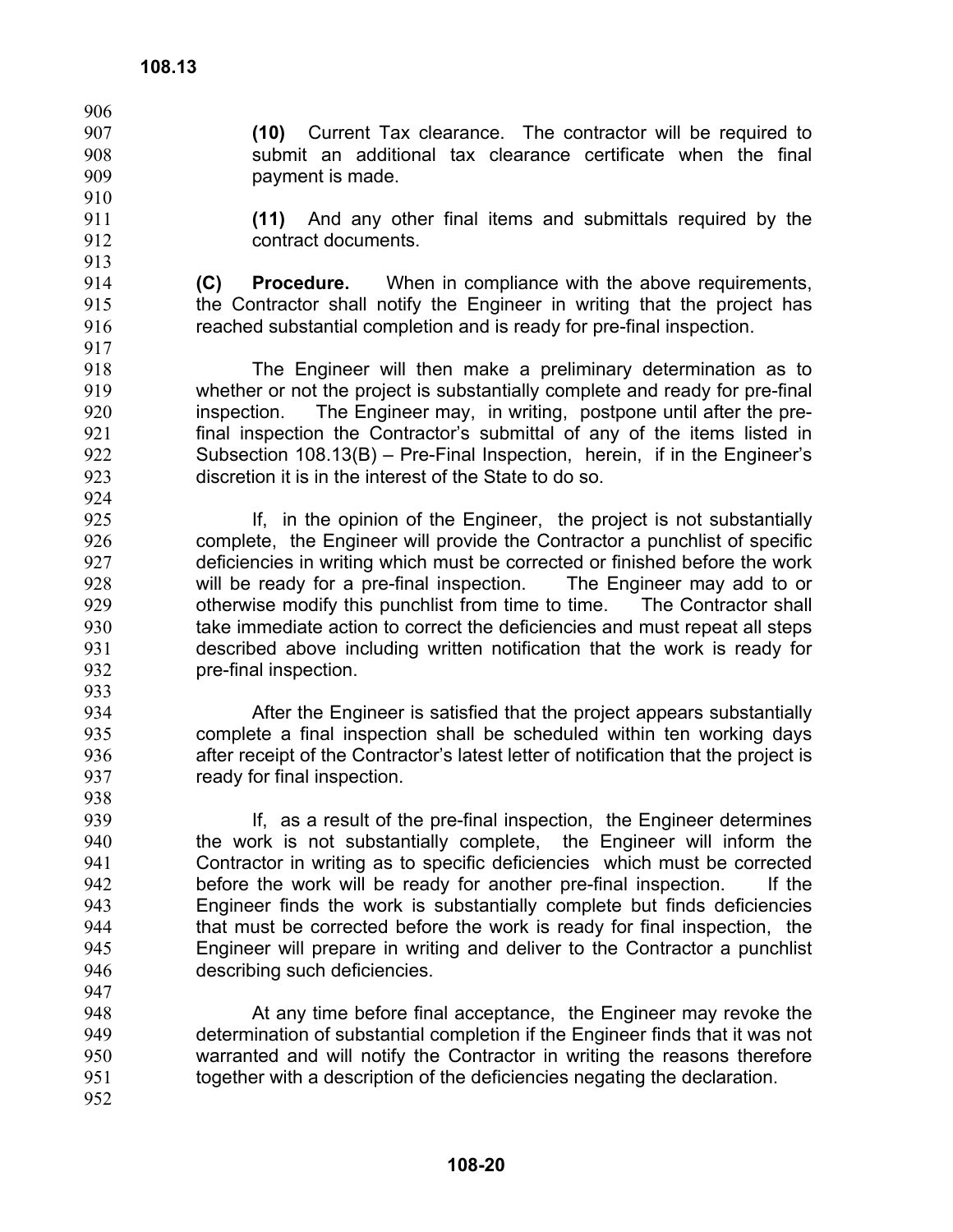- 953 954 955 956 When the date of substantial completion has been determined by the State, liquidated damages for the failure to complete the punchlist, if due to the State will be assessed in pursuant to Subsection 108.08(B) - Liquidated Damages for Failure to Complete the Punchlist.
- 958 959 960 961 962 **(D) Punchlist; Clean Up and Final Inspection.** Upon receiving a punchlist after substantial completion, the Contractor shall promptly devote all required time, labor, equipment, materials and incidentals to correct and remedy all punchlist deficiencies. The Engineer may add to or otherwise modify this punchlist until final acceptance of the project.
- 964 965 966 967 968 969 Before final inspection of the work, the Contractor shall clean all ground occupied by the Contractor in connection with the work of all rubbish, excess materials, temporary structures and equipment, shall remove all graffiti and defacement of the work and all parts of the work and the worksite must be left in a neat and presentable condition to the satisfaction of the Engineer.
- 971 972 973 974 975 976 977 Final inspection will occur within ten working days after the Contractor notifies the Engineer in writing that all punchlist deficiencies remaining after the pre-final inspection have been completed and the Engineer concurs. If the Engineer determines that deficiencies still remain at the final inspection, the work will not be accepted and the Engineer will notify the Contractor, in writing, of the deficiencies which shall be corrected and the steps above repeated.
- 978

957

963

970

- 979 980 981 982 983 If the Contractor fails to correct the deficiencies and complete the work by the established or agreed date, the State may correct the deficiencies by whatever method it deems appropriate and deduct the cost from any payments due the Contractor.
- 984 985 986 987 988 989 990 991 **108.14 Final Acceptance.** When the Engineer finds that the project has been satisfactorily completed in compliance with the contract, the Engineer will notify the Contractor in writing of the project's completion and acceptance and will notify the Contractor in writing of its acceptance effective as of the date of the final inspection. The final acceptance date shall determine end of contract time, liquidated damages for failure to complete the punchlist and commencement of all guaranty periods subject to Subsection 108.16 – Contractor's Responsibility for Work; Risk of Loss or Damage.
- 992
- 993 994 995 996 997 998 **108.15 Use of Structure or Improvement.** The State has the right to use the structure, equipment, improvement, or any part thereof, at any time after it is considered by the Engineer as available. In the event that the structure, equipment or any part thereof is used by the State before final acceptance, the Contractor is not relieved of its responsibility to protect and preserve all the work until final acceptance.
- 999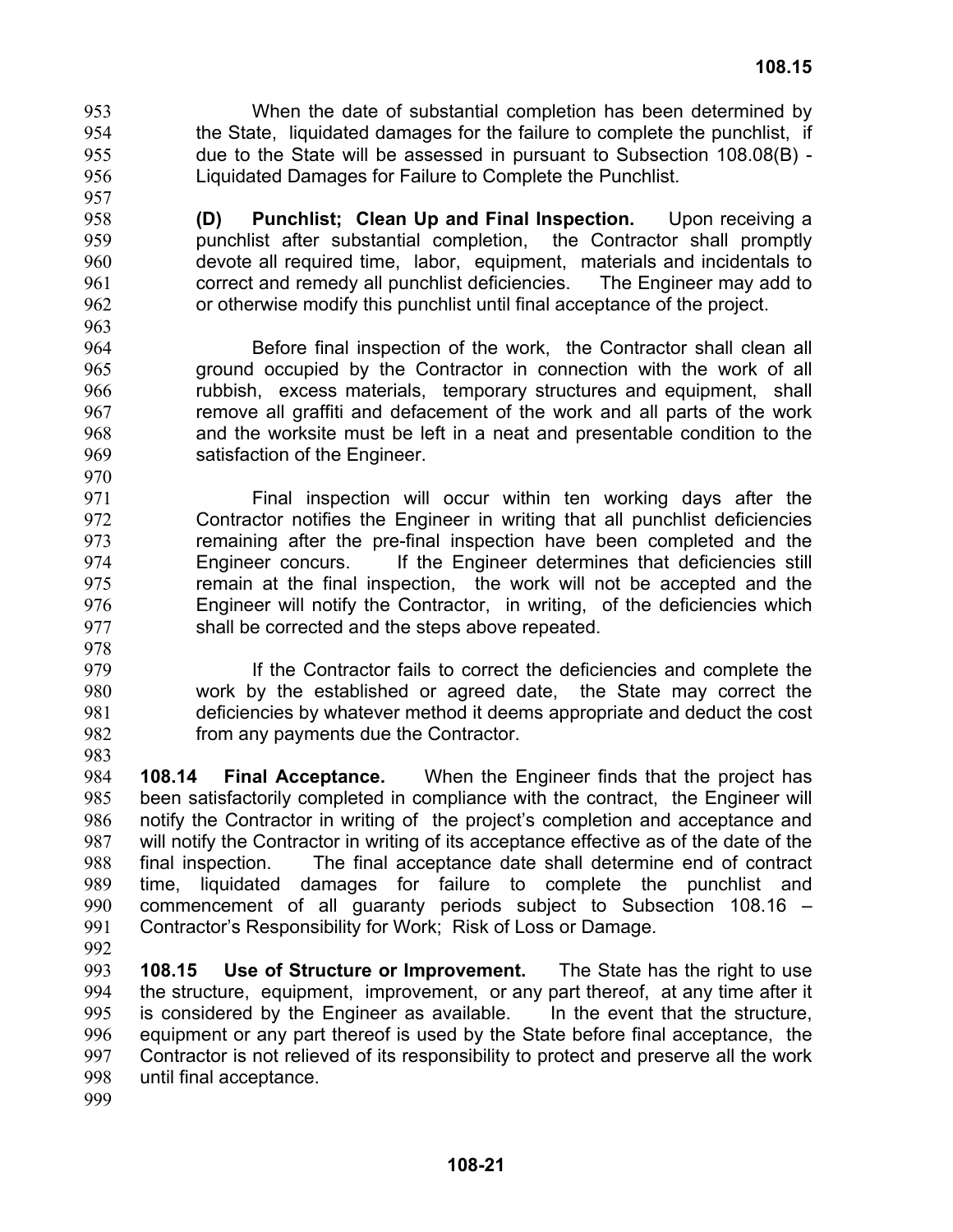**108.16 Contractor's Responsibility for Work; Risk of Loss or Damage.** Until the written notice of final acceptance has been received, the Contractor shall take every precaution against loss or damage to any part of the work by the action of the elements or from any other cause whatsoever, whether arising from the performance or from the non-performance of the work. The Contractor shall rebuild, repair, restore and make good all loss or damage to any portion of the work resulting from any cause before its receipt of the written notice of final acceptance and shall bear the risk and expense thereof. 1000 1001 1002 1003 1004 1005 1006 1007

1008

1009 1010 1011 1012 The risk of loss or damage to the work from any hazard or occurrence that may or may not be covered by a builder's risk policy is that of the Contractor and Surety, unless such risk of loss is placed elsewhere by express language in the contract documents.

1013

### **108.17 Guarantee of Work.**

1014 1015

1016 1017 1018 1019 1020 1021 **(1)** Regardless of, and in addition to, any manufacturers' warranties, all work and equipment shall be guaranteed by the Contractor against defects in materials, equipment or workmanship for one year from the date of final acceptance or as otherwise specified in the contract documents.

- 1022 1023 1024 1025 1026 1027 **(2)** When the Engineer determines that repairs or replacements of any guaranteed work and equipment is necessary due to materials, equipment, or workmanship which are inferior, defective, or not in accordance with the terms of the contract, the Contractor shall, at no increase in contract price or contract time, and within five working days of receipt of written notice from the State, commence to all of the following:
- 1028 1029 1030

**(a)** Correct all noted defects and make replacements, as directed by the Engineer, in the equipment and work.

- **(b)** Repair or replace to new or pre-existing condition any damages resulting from such defective materials, equipment or installation thereof.
- 1036 1037 1038 1039 1040 1041 1042 1043 1044 1045 1046 **(3)** The State will be entitled to the benefit of all manufacturers and installers warranties that extend beyond the terms of the Contractor's guaranty regardless of whether or not such extended warranty is required by the contract documents. The Contractor shall prepare and submit all documents required by the providers of such warranties to make them effective, and submit copies of such documents to the Engineer. If an available extended warranty cannot be transferred or assigned to the State as the ultimate user, the Contractor shall notify the Engineer who may direct that the warranted items be acquired in the name of the State as purchaser.
	- **108-22**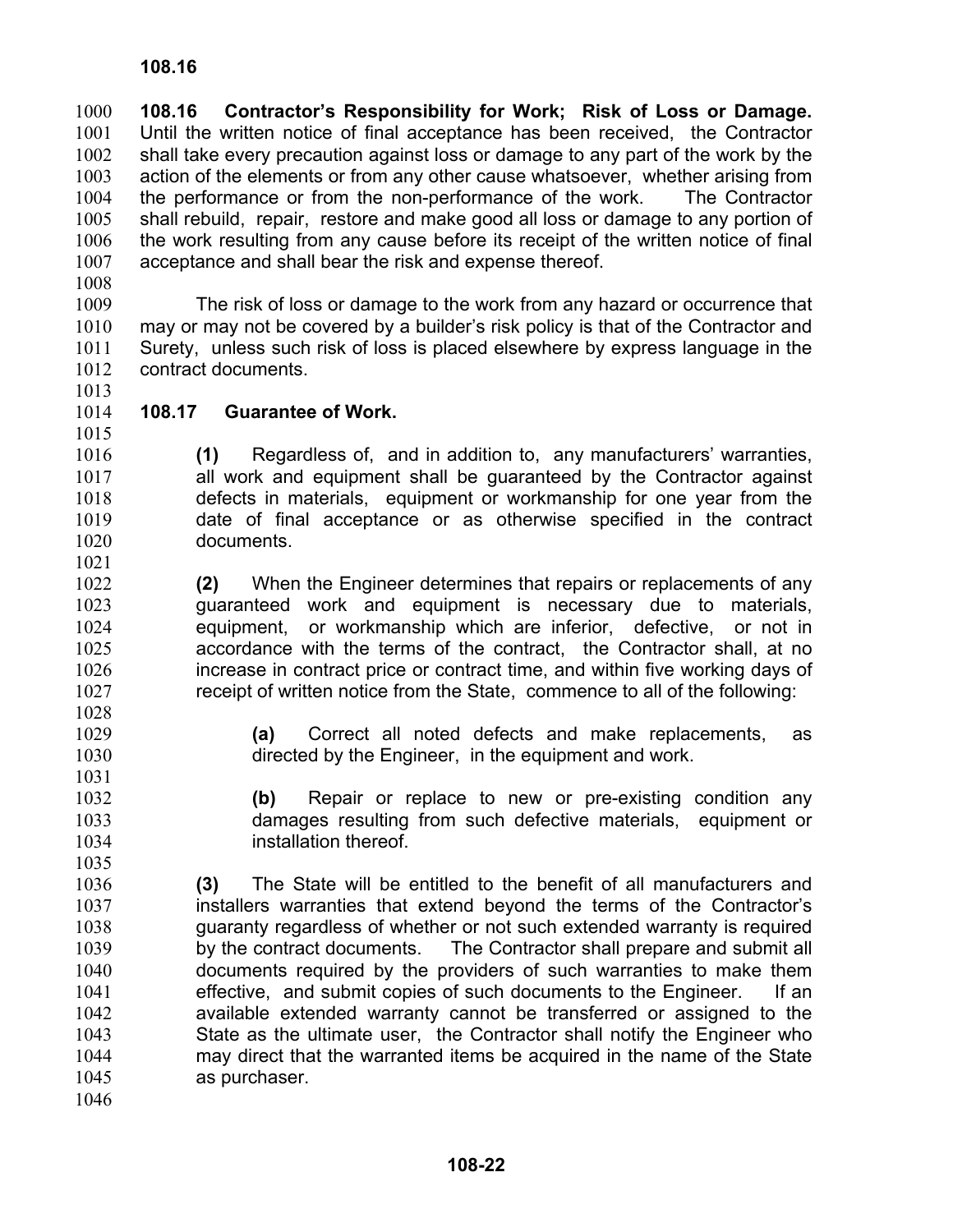**(4)** If a defect is discovered during a guarantee period, all repairs and corrections to the defective items when corrected shall be guaranteed for a new duration equal to the original full guarantee period. The running of the guarantee period shall be suspended for all other work affected by any defect. The guarantee period for all other work affected by any such defect shall restart for its remaining duration upon confirmation by the Engineer that the deficiencies have been repaired or remedied. 1047 1048 1049 1050 1051 1052 1053

1054

1058

1055 1056 1057 **(5)** Nothing in this section is intended to limit or affect the State's rights and remedies arising from the discovery of latent defects in the work after the expiration of any guarantee period.

1059 1060 1061 **108.18 No Waiver of Legal Rights.** The following will not operate or be considered as a waiver of any portion of the contract, or any power herein reserved, or any right to damages provided herein or by law:

1062 1063 1064 **(1)** Any payment for, or acceptance of, the whole or any part of the work.

1065 1066

**(2)** Any extension of time.

1067 1068 1069

**(3)** Any possession taken by the Engineer.

1070 1071 1072 A waiver of any notice requirement or of any noncompliance with the contract will not be held to be a waiver of any other notice requirement or any other noncompliance with the contract.

1073 1074

#### 1075 **108.19 Final Settlement of Contract.**

**(A) Closing Requirements.** The contract will be considered settled after the project acceptance date and when the following items have been satisfactorily submitted, where applicable:

1080 1081 1082 1083 1084 1085 1086 1087 1088 1089 1090 1091 1092 1093 1094 **(1)** All written guarantees required by the contract. **(2)** Complete and certified weekly payrolls for the Contractor and its subcontractor's. **(3)** Certificate of plumbing and electrical inspection. **(4)** Certificate of building occupancy. **(5)** Certificate for soil treatment and wood treatment. **(6)** Certificate of water system chlorination. **(7)** Certificate of elevator inspection, boiler and pressure pipe installation.